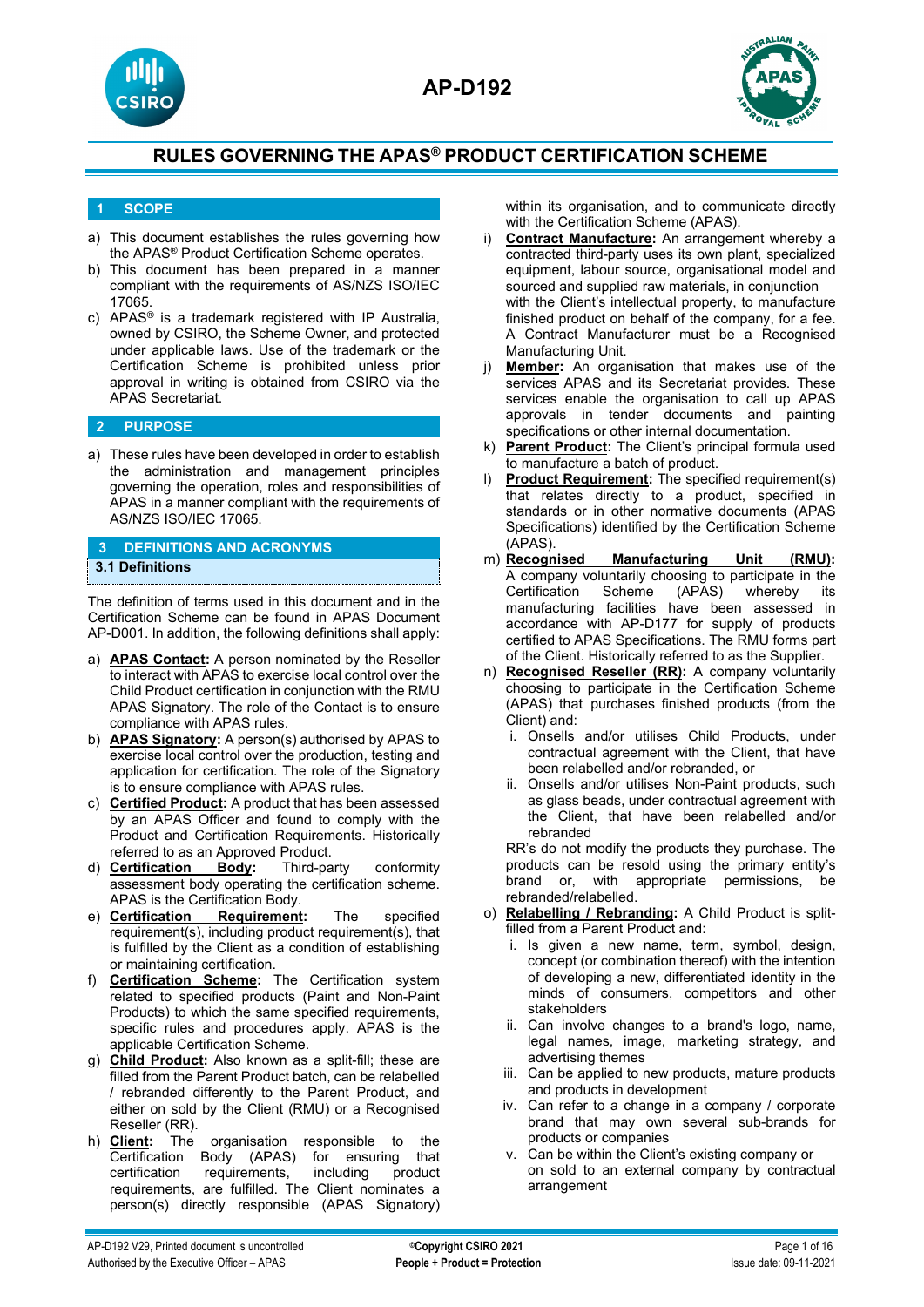



- p) **Scheme Owner:** The organisation responsible for developing and maintaining the certification scheme. CSIRO is the APAS Scheme Owner.
- q) **Scope of Certification:** The identification of the product(s) for which the certification is granted, the applicable certification scheme (APAS) and the standard(s) and normative document(s) (APAS Specifications), including their date of publication, to which it is judged that the product(s) comply.
- r) **Secretariat:** The organisation that provides administrative support and other resources necessary to keep the Certification Scheme functioning. The Secretariat is vested in CSIRO.
- s) **Toll Manufacture**: An arrangement whereby the Client sends its intellectual property and raw materials to a contracted third-party, who supplies the plant, specialized equipment, labour source and equipment, organisational model to manufacture finished product on behalf of the company, for a fee. A Toll Manufacturer must be a Recognised Manufacturing Unit.

#### **3.2 Acronyms**

The following acronyms appear in this document:

- **ACE** Agency for Conformity Evaluation<br>**APAS** Australian Paint Approval Scheme
- **APAS** Australian Paint Approval Scheme
- APAS Technical Advisory Panel<br>Commonwealth Scientific and
- **CSIRO** Commonwealth Scientific and Industrial Research Organisation
- **EO** Executive Officer, APAS<br>**PT** Proficiency Testing
- **PT** Proficiency Testing<br> **RMU** Recognised Manufa
- **RMU** Recognised Manufacturing Unit<br>**RR** Recognised Reseller
- **Recognised Reseller**

## **4 REFERENCED DOCUMENTS**

- a) The following standards are referenced in this document:
	- i. **AS/NZS 1580** Paints and related materials: Methods of test
	- ii. **AS/NZS 2312** Guide to the protection of structural steel against atmospheric corrosion by the use of protective coatings
	- iii. **AS 4312** Atmospheric corrosivity zones in Australia
	- iv. **AS/NZS ISO/IEC 17065** Conformity assessment: Requirements for bodies certifying products, processes and services

These documents may be purchased through the Reference Standards Australia website: <https://www.standards.org.au/>

v. **The Poisons Standard June 2021**: Standard for the Uniform Scheduling of Medicines and Poisons (SUSMP) No. 33, Part 2: Control on Medicines and Poisons, Section Seven / Appendix I Paint or **Tinters** 

This document is available from the Australian Government Federal Register of Legislation web site at: <https://www.legislation.gov.au/Details/F2021L00650>

- b) The following APAS documents are referenced in this document:
	- i. AP-D001 Rules Governing How APAS® **Operates**
	- ii. AP-D003 Schedule of Fees
	- iii. AP-D114 Rules Governing APAS® Recognition as a Testing Authority
	- iv. AP-D123 Restrictions on Ingredients in Product Formulation.
	- v. AP-D139 Application Form for Product Certification (Manufacturer)
	- vi. AP-D140 Application Form for Product Certification (Reseller)
	- vii. AP-D150 Rules Governing How Specifying Organisations become Members of APAS®
	- viii. AP-D177 Rules Governing How Product Manufacturers participate in APAS
	- ix. AP-D181 Volatile Organic Compounds (VOC) Limits
	- x. AP-D182 Statement of VOC Content in Product
	- xi. AP-D183 Guidelines for Changes to Formulations of Approved Products
	- xii. AP-D185 Record of Supply (Internal)
	- xiii. AP-D186 Certificate of Test (Internal)
	- xiv. AP-D194 Application for APAS® Signatory **Status**
	- xv. AP-D195 Approval Withdrawal (Internal)
	- xvi. AP-D197 Rules Governing for the Use of the APAS® Certification Mark
	- xvii. AP-D200 Application for Glass Beads **Certification**
	- xviii. AP-F003 Application for Recognition as an APAS® Recognised Reseller

All APAS documents (except those marked Internal) are available for download from the APAS website: <https://vs.csiro.au/apas/documents/>

## **5 INTRODUCTION**

- a) For information about the history of APAS, refer the APAS website: <https://vs.csiro.au/apas/history/>
- b) For information about how product manufacturers may participate in APAS, refer to APAS document AP-D<sub>177</sub>.
- c) For information about how to become a Member of APAS, refer to APAS document AP-D150.

## **6 CONFORMITY REQUIREMENTS**

## **6.1 General Requirements**

- a) The Certification Body establishes a legally enforceable agreement for the provision of certification activities to the Client.
- b) The Client shall always fulfil the Certification Requirements, including all Product Requirements and implementing appropriate changes, when they are communicated by the Certification Body.
- c) If the certification applies to ongoing production, the Certified Product shall continue to fulfil the Product and Certification Requirements.
- d) The Client must make all necessary arrangements:
	- i. For conducting the evaluation and surveillance (if required), including provision for examining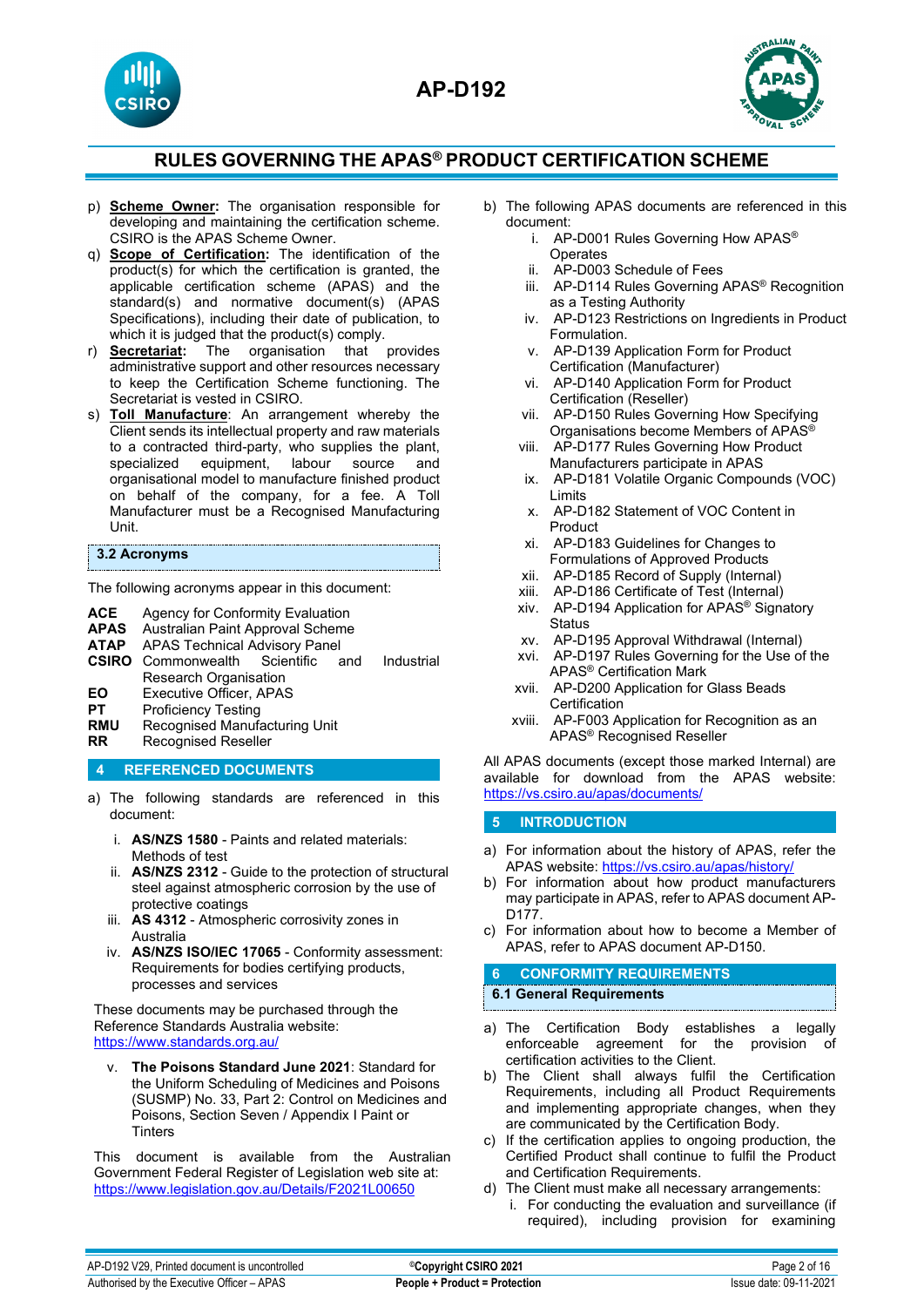





documentation and records and access to the relevant equipment, location(s), area(s), location(s), personnel and client's subcontractors

- ii. For investigation of complaints
- iii. For the participation of observers (if applicable)
- e) Products for certification shall comply with all three separate requirements: 6.2, 6.3 & 6.4 below.
- f) Products for certification shall also comply with any additional requirements stipulated in the relevant APAS specification(s).

## **6.2 Technical Requirements**

- a) Products shall comply with all the requirements specified in the Product Approval Requirements section and Table 1 of the APAS specification(s) for which certification is sought.
- b) Products that do not comply with any one or more elements in the Product Approval Requirements section and/or Table 1 shall not be submitted for certification unless with prior approval of the EO.

## **6.3 Health and Safety Requirements**

- a) Products for sale within Australia shall comply with the requirements of the APAS document AP-D123.
- b) Paints for sale outside Australia are required to meet all local WHS laws and regulation.

## **6.4 Environmental Requirements**

a) Where specified, products shall comply with the maximum limits placed on volatile organic compound (VOC) content for the applicant specification(s) as detailed in APAS document AP-D181.

## **7 PRODUCT CONFORMITY**

## **7.1 Types of Conformity**

a) APAS previously had two types of conformity – Product and Systems. The System conformity has been discontinued pending a potential restructure. Therefore, APAS currently only certify products against one or more APAS performance specifications.

## **7.2 Classes of Conformity**

APAS has two classes of product conformity:

- a) **CLASS I:** Products that have been made in RMU(s), tested and found to comply with the requirements of the relevant APAS specification(s). They must also continue to be made and tested to the same conditions, using the same ingredients for every batch produced. A process of regular external auditing by APAS ensures compliance.
- b) **CLASS II:** Products that are certified subject to:
	- i. On occasions, a product may be granted **CLASS II** conformity subject to the manufacturer satisfying certain requirements (refer clause 8.4 below).
	- ii. **CLASS II** conformity can be granted where longterm test results, such as resistance to natural weathering or field-testing of pavement marking materials, are not yet available. Such **CLASS II**

certifications shall also be subject to Appendices B and C below.

- iii. **CLASS II** certification shall be cancelled if the manufacturer fails to supply the requested information, test results or samples within three (3) months of the due date.
- iv. **CLASS II** certifications shall automatically be converted to **CLASS I** certification upon receipt by APAS of appropriate data demonstrating compliance with the long-term or field-testing requirements laid down in the specification(s).
- v. Certificates will be endorsed **CLASS II** and have an expiry date equal to the due date for the additional evidence plus three (3) months.

## **7.3 Period of Conformity**

- a) Issued **CLASS I** and **CLASS II** Certificates of Conformity for surface coating products (new submissions and resubmissions) shall be for a period **not greater than seven (7) years**.
- b) Issued **CLASS I** and **CLASS II** Certificates of Conformity for glass beads as used in pavement marking paints (APAS specification AP-S0042) or other non-paint products (new submissions and resubmissions), shall be for a period **not greater than two (2) years**.
- c) If the APAS specification(s) for which product certification is sought is under review at the time of submission / resubmission, a pre-determined timeframe for length of compliance will be issued. For example, a Certificate of Conformity may have a two (2) year period of Conformity instead of seven (7) years.

## **8 CERTIFICATION PROCESS**

## **8.1 General Requirements**

- a) All submissions for product certification shall only come from the Client, except as per 8.1 c) below.
- b) Where the Client and/or RMU is based overseas with limited access to or knowledge of AS/NZS 1580 test methods and AS paint standards, application may be made by the local agent or importer provided that the evidence of conformity to accreditation requirements comes from an authority complying with APAS document.
- c) Recognised Resellers (RR) may apply for Child Product certification (refer to APAS document AP-D140) in conjunction with the Client (APAS Signatory).
- d) The Client, knowing their product and its properties and likely end use shall, having perused the list of APAS specifications, determine the appropriate specification(s) for which certification is to be applied for and undertake, or cause to have undertaken, testing to demonstrate compliance with requirements. The Client shall nominate the APAS specification(s) on the application form (AP-D139 and/or AP-D140).
- e) If an existing APAS specification does not meet the Client's requirements or an APAS specification does not currently exist to meet the Client's (and industry) requirements, the Client can apply to have an existing specification reviewed or a new specification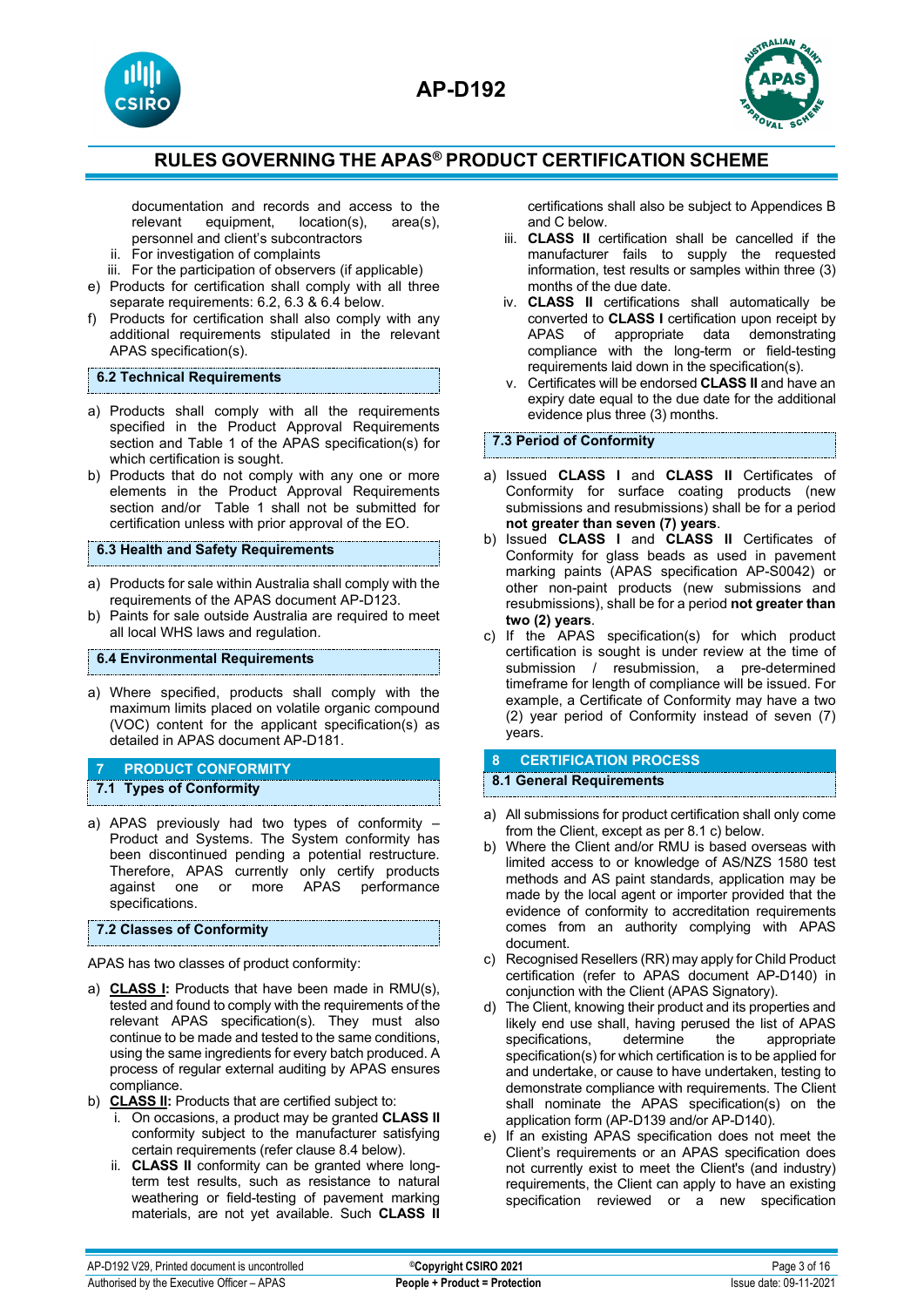



developed. Refer to clause 19 Appendix D for further information.

## **8.2 Submission and Review**

- a) All submissions for product conformity shall comply with all relevant parts of clause 8 of this document.
- b) Submissions may be made electronically or in hardcopy format direct to the EO.
- c) Submissions shall only be made once the Client is satisfied that they are fully aware of and familiar with, the requirements for certification, and that the Client product complies with these requirements. No submission shall be made for products that do not comply (see 6.2 b) above).
- d) The EO or their delegate shall review the submission to ensure all required data is provided and all preconditions, if any, have been complied with, such as qualifications of external agencies for conformity evaluation.
- e) Any omissions or errors shall be resolved with the Client prior to proceeding with the application.
- f) Only applications under the APAS process documented here and to currently valid and published APAS specifications available on the website, shall be accepted by APAS.
- g) Irrespective of whether the Client utilises in-house testing for compliance or external testing services, the Client shall ensure that batch samples taken for testing are representative of the product being submitted by implementing appropriate mixing procedures (sampling from bulk) or sampling procedures (from individual units).
- h) Submissions for certification shall only be submitted by the APAS Signatory with responsibility for Parent Product development and maintenance (Client) or the<br>APAS Contact (Recognised Resellers) with (Recognised Resellers) with responsibility for Child Product Conformity (in conjunction with the Client APAS Signatory). Refer to APAS document AP-D194 and form AP-F003.
- i) The EO or delegate shall review the availability of current resources, skills and knowledge and decide whether the submission is to proceed.
- j) Where resources, skills and knowledge or experience do not exist, a decision shall be made whether to engage an external consultant to act as Technical Assessor to assist with the conformity assessment. Should this be the decision, the approval of the submission shall be sought, and records kept.

## **8.3 Requirements for CLASS I Certification**

- a) A submission for **CLASS I** product certification shall contain each of the following elements:
	- i. **A Covering Letter on Appropriate Letterhead**
		- 1. Explaining the reason for the submission, for example: a formulation change; a 7-yearly resubmission with no formulation changes; a new Child Product etc.
		- 2. Detailing the full colour offering in terms of ready-mixed colours (as only one is normally submitted).
		- 3. Listing all split-fills (Child Products) for which APAS certification is required, full Parent

Product details (code, description and existing APAS ID) and applicable RMU(s).

- ii. **A completed Application for Approval Form** [AP-D139 for Products (RMU), AP-D140 for Products (Reseller) and AP-D200 for Glass Beads]:
	- 1. Showing the details of the formulation including the manufacturer's product reference (number and/or name).
	- 2. Full traceability on the formula used to test for compliance and to make the submission, is required. Refer to **Note 1** below.
	- 3. Where the product is a two-part product, a AP-D139 and/or AP-D140 form for **each** part shall be submitted in addition to a AP-D139 and/or AP-D140 form for the **combined** parts in the appropriate ratio. This may be prepared based on theoretical calculations.

**Note 1:** The AP-D139 and AP-D140 application forms are primarily intended for surface coating products, and the AP-D200 form is primarily intended for glass beads. Where products other than surface coating and glass beads are being applied for, a ruling from the EO needs to be obtained as to whether an AP-D139, AP-D140 or AP-D200 form is required.

- iii. **One Prepared Panel** (150 x 75mm) of the coating showing the colour, finish & general appearance of the product. This panel can be in the form of a drawdown card (architectural and decorative coatings), aluminium or steel (industrial and protective coatings).
- iv. **Detailed Evidence** that the product being submitted for accreditation meets the requirements for certification laid down in the relevant APAS specification(s), paying attention to the Table 1 requirements of that specification(s). Refer to clause 8.5 below.
- v. **A Comprehensive Test Report:**
	- 1. Detailing batch number(s) and manufacturing date(s) of materials under test.
	- 2. Reference must be made to the specific standards and test methods referred to in the Table 1 of the submission specification(s).
	- 3. Showing results of each test in **figures** (where possible) and whether the result conforms to the specified requirements.
	- 4. Giving commencement and completion dates (where applicable) for **Storage Stability Testing** and **Long Term Testing** (such as Resistance to Natural Weathering and Field Testing pavement marking materials), for example: *"Resistance to Natural Weathering - Product placed under test on dd/mm/yyyy, due for completion on dd/mm/yyyy".*

## vi. **A Technical Product Data Sheet (TDS):**

- 1. Directly applicable to the submission product(s).
- 2. That has been produced within the last five (5) years (as of date of submission).
- 3. With information accurately reflected in the completed AP-D139 / AP-D140 or AP-D200 and AP-D182 forms.

## vii. **A Container Label for the Product:**

1. May be in the form of an actual label, a photocopy or an electronic file.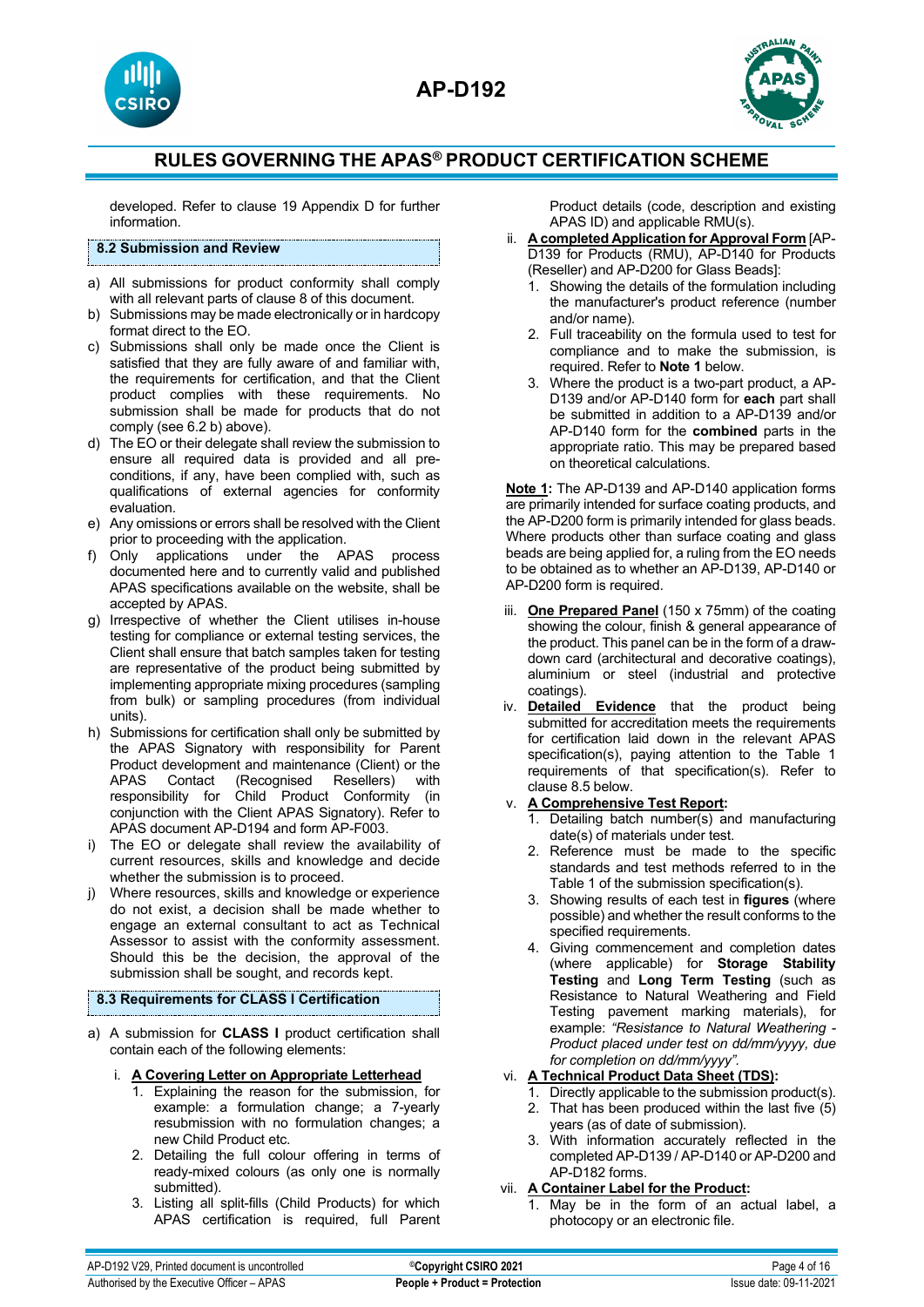



- 2. Clearly stating Brand Owner of the product.
- 3. Clearly stating its name, pack size and mix ratio (where applicable).
- 4. Clearly stating the Australian location of manufacture of the product (RMU address) and general business telephone number; if product is produced in more than one RMU or by Toll / Contract manufacturing, then the main RMU shall be nominated within Australia (not an office location) and/or the Toll / Contact manufacturing address given with the Brand Owners name and local general business telephone number stated.
- 5. Clearly stating batch number, manufacture date and expiry date (where applicable).
- 6. If the product is deemed **hazardous**, the label **must depict**:
	- i. All relevant hazard pictograms consistent with the correct classification of the chemical(s)
	- ii. The identity and proportion of each hazardous ingredient as per Schedule 8 of the Model Work Health and Safety Regulations 9 December 2019 [\(https://www.safeworkaustralia.gov.au/system](https://www.safeworkaustralia.gov.au/system/files/documents/2003/model-whs-regulations-dec2020.pdf) [/files/documents/2003/model-whs-regulations](https://www.safeworkaustralia.gov.au/system/files/documents/2003/model-whs-regulations-dec2020.pdf)[dec2020.pdf\)](https://www.safeworkaustralia.gov.au/system/files/documents/2003/model-whs-regulations-dec2020.pdf)
	- iii. Any hazard statement, signal word and precautionary statement consistent with the correct classification of the chemical(s)
- iv. Any information about the hazards, first aid and emergency procedures relevant to the chemical, which are not included in the hazard statement or precautionary statement<br>7. Clearly stating local emergency
- stating local emergency contact information for geographical area product is sold.
- 8. Evidence given as to where the label is affixed on the product or imprinted on actual packaging, for example, a photograph of the finished product. This is to assure it is clearly legible, firmly fixed to the container; in an unobscured location and not somewhere it could be removed, for example, on the lid.
- viii. **A current Safety Data Sheet (SDS) for the Product(s):**
	- 1. This can be either a physical hardcopy or a statement as to where on the Internet a copy of the can be obtained.
	- 2. **That has been prepared in accordance with local requirements.** For Australian made products or products destined for sale in Australia, the SDS shall comply with all the requirements of The National Code of Practice for the Preparation of Safety Data Sheets, refer to website:

[https://www.safeworkaustralia.gov.au/sites/de](https://www.safeworkaustralia.gov.au/sites/default/files/2020-09/model_code_of_practice_preparation_of_safety_data_sheets_for_hazardous_chemicals.pdf) [fault/files/2020-](https://www.safeworkaustralia.gov.au/sites/default/files/2020-09/model_code_of_practice_preparation_of_safety_data_sheets_for_hazardous_chemicals.pdf)

09/model code of practice preparation of s afety data sheets for hazardous chemicals. [pdf](https://www.safeworkaustralia.gov.au/sites/default/files/2020-09/model_code_of_practice_preparation_of_safety_data_sheets_for_hazardous_chemicals.pdf)

ix. **A Quality Control Test Schedule** detailing the RMU's proposed QC tests, including all parameters and result range, that is used for every batch produced. The RMU's schedule of tests and limits shall be allowed subject to the approval of the EO.

- x. **Density and Non-Volatile Matter by Weight** (NVMW) figures for each production batch of the approved product shall be within  $\pm$  3% of the actual (**not** theoretical) figures quoted in the product certification submission, form AP-D139 and/or AP-D140.
- xi. **A completed VOC Declaration Form** (APAS document AP-D182) which confirms compliance with the relevant VOC limits (if applicable) as detailed in APAS document AP-D181. Where the APAS specification is not listed on AP-D181, a declaration of VOC content **is still required** for each product the submission pertains to. Where the product is a two-part product, an AP-D182 form for **each** part shall be submitted in addition to a AP-D182 form for the **combined** parts in the appropriate ratio.
- b) Submissions for certification are required for all products – Parent and Child. If there have been **no**  significant formulation changes to the Parent product (refer to APAS document AP-D183 for further information), submission requirements for Child Products are outlined in clause 8.10 a), b) i. (Client) and c) i. (Recognised Reseller) where applicable. If, however, the Parent Product has had significant changes to its formulation, a major resubmission is required for both Parent and Child products (refer to clauses  $9$ ,  $10$  and  $8.10$  a), b) ii. (Client) and c) ii. (Recognised Reseller), where applicable).
- c) The EO may request the results of the tests for a specific batch of product and compare these with previous batches and/or original submission values in order to ascertain compliance.
- d) The onus of proof for the continued conformity of the product with the specification rests with the Client.
- e) For each batch of product produced under the approved product reference, the Client shall keep a record of the formulation and the quality control tests and results for at least six (6) years.
- f) Two (2) x 500 mL Retention Samples of the product must be kept by the Client for a minimum of two (2) years.

**Note 2:** APAS may, at its discretion, request that the Client sends FIS CSIRO Clayton North Victoria sample(s) (known as Wet Samples) for the purposes of laboratory evaluation to verify some or all physical properties. Standard applicable testing fees shall apply and shall be agreed upon prior to the commencement of any testing.

## **8.4 Requirements for CLASS II Certification**

A submission for **CLASS II** product certification shall contain:

- a) All the requirements of a **CLASS I** product certification submission (clause 8.3) above **except** that the Storage Stability Testing and/or Long Term Testing shall be noted on the test report as, for example, *"Resistance to Natural Weathering - Product placed under test on dd/mm/yyyy, due for completion on dd/mm/yyyy"*, and
- b) Supplementary evidence of exposure performance; for example, the raw material supplier's data in a similar formulation or suitable technical case histories. Refer to Appendices B and C for additional information.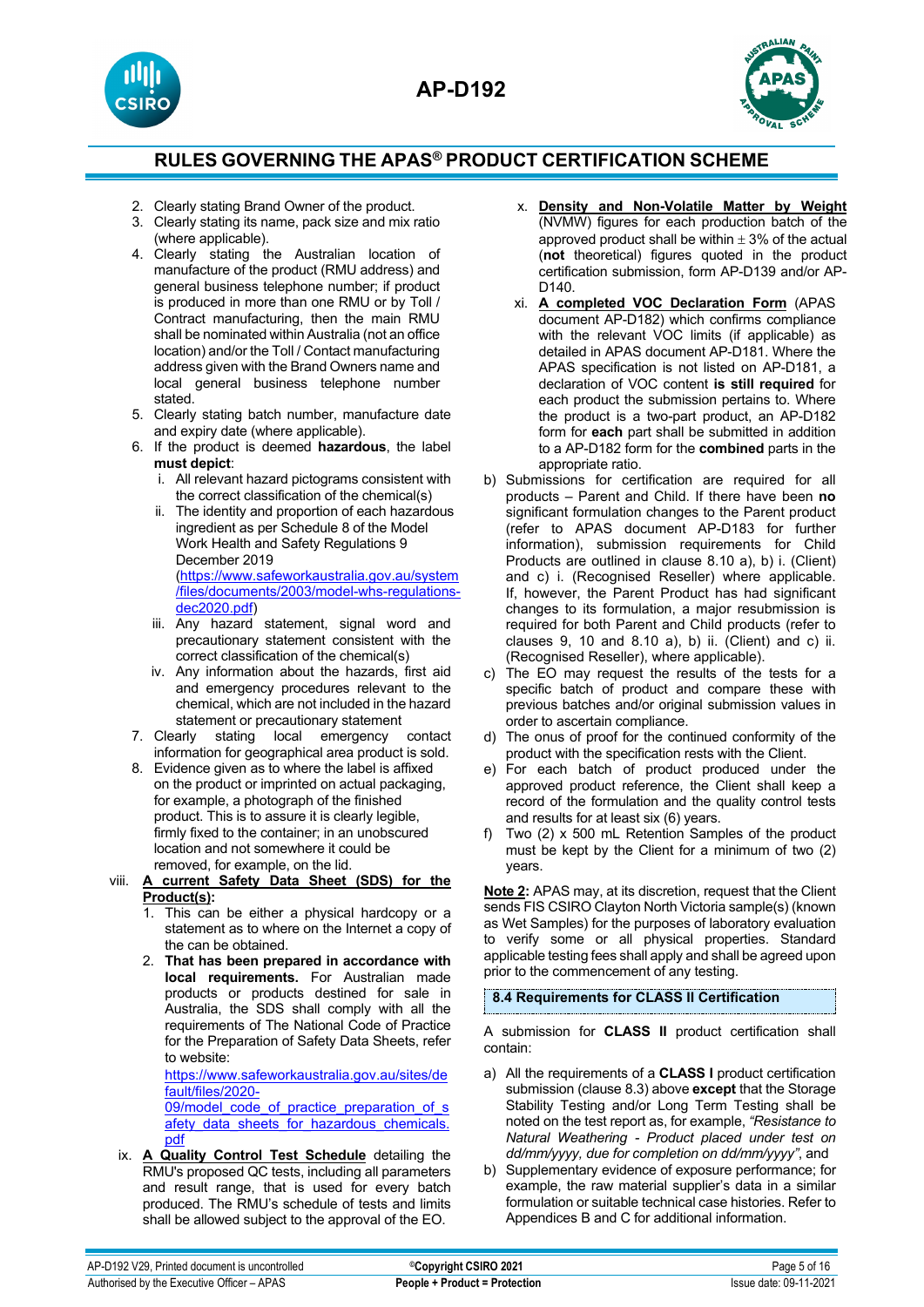





## **8.5 Requirements for Compliance Reports**

In order to satisfy clause 8.3 a) iv. and v. above, the compliance report needs to satisfy certain criteria.

- a) Except for requirement 8.5 b), for **CLASS I** Product conformity applications, compliance reports can only be issued by an **Agency for Conformity Evaluation (ACE)** as defined in APAS document AP-D114.
- b) New ACE must first obtain the agreement of the EO on the format and content of the compliance reports that will be submitted as detailed in AP-D114.
- c) Compliance reports shall only be provided for the specific test methods nominated in the APAS specification(s). As 'near equivalent' international test methods often utilise different equipment, calibrations and test procedure(s), their equivalence to AS or AS/NZS standard methods cannot be ensured and hence such results cannot be accepted.

#### **8.6 Submission Declaration**

For both **CLASS I** and **CLASS II** product certification submissions, the authorised representative (the APAS Signatory) of the Client and (contact) of the Reseller (in conjunction with the Client) shall make a declaration as detailed on Forms AP-D139, AP-D140 or AP-D200. The declaration asserts that:

- a) All data on AP-D139, AP-D140 or AP-D200 form is true and correct.
- b) The formulation complies with the requirements of the AP-D123.
- c) The Client and RR (where applicable) accepts and will abide by all rules, practices and process appertaining to the Certification Scheme.

**8.7 Conformity Evaluation Activities**

- a) An APAS officer shall be assigned to process the submission.
- b) The APAS officer shall undertake all aspects of the certification process confidentially, impartially and non-discriminatorily.
- c) The APAS officer shall review the evidence of conformity provided, the conformity requirements as documented in the APAS specification(s) applied for, and this clause 8.
- d) The certification shall be granted **provided that**:
	- i. All required elements as documented in this clause have been supplied, and
	- ii. The Agency for Conformity Evaluation (test authority) complies with AP-D114, and
	- iii. The test results comply with the published APAS specification in all respects
- e) Decisions on certification can only be made by an APAS officer.
- f) Where certification cannot be granted, the EO shall communicate all non-conformities to the Client and discuss future action, if any.
- g) With any resubmission designed to address the nonconformities, the EO shall decide on which elements of a resubmission will be required and advise the Client accordingly.

h) Having reached a decision on certification whether positive or negative, the APAS officer shall obtain a review of the decision from an APAS officer not involved in the original evaluation. Records of the review result shall be kept.

## **8.8 Granting of Certification**

- a) Upon receipt of a fully compliant submission for product certification, the APAS Secretariat will endeavour to provide a decision on certification within one (1) calendar month of receipt of the application. The ability of the Secretariat to meet this deadline will be dependent on workload and availability of resources.
- b) Subject to compliance with all the requirements of the relevant specification(s), and the review process in 8.7 c), the level of certification appropriate to a complying application shall be given to the product.
- c) The certification granted will only be applicable to the formula version declared on the AP-D139 and/or AP-D140 application form for surface coating products or AP-D200 for glass beads (and other non-paint products, where applicable).
- d) The expiry date on Certificates of Conformity for **CLASS I** certifications shall be in accordance with 7.3 above.
- e) **CLASS II** certification is issued only for the period until the missing compliance data is obtained, for example, when long term durability or field-testing results are due.
- f) **CLASS II** certification **cannot be renewed**.
- g) Changes to approved formulations shall be managed in accordance with clause 10 below if the APAS certification is to continue for the life of the certificate.

## **8.9 Number of Certifications**

- a) A Client may hold certification for any number of products to APAS specification(s), **provided that** each product:
	- i. Has been tested and approved in accordance with this document, and
	- ii. Is currently available for sale

## **8.10 Child Products**

a) Normally Child Product certification is requested by the Client at the same time as Parent Product submissions and/or resubmissions. These requirements are stated in the Submission Letter (refer to clause 8.3 a) i. 3) and the Child Product TDS, SDS and Label copy supplied at time of submission. If, however, Child Product certification is required at any other time by the Client or requested by a Recognised Reseller, then the following procedures apply (where applicable):

## b) **Client (RMU):**

i. If there have been **no** significant changes to the formulation of the Parent Product (refer to APAS document AP-D183 for further information) within the period of certification (including at the time of Child Product application for accreditation), then the following submission information is required: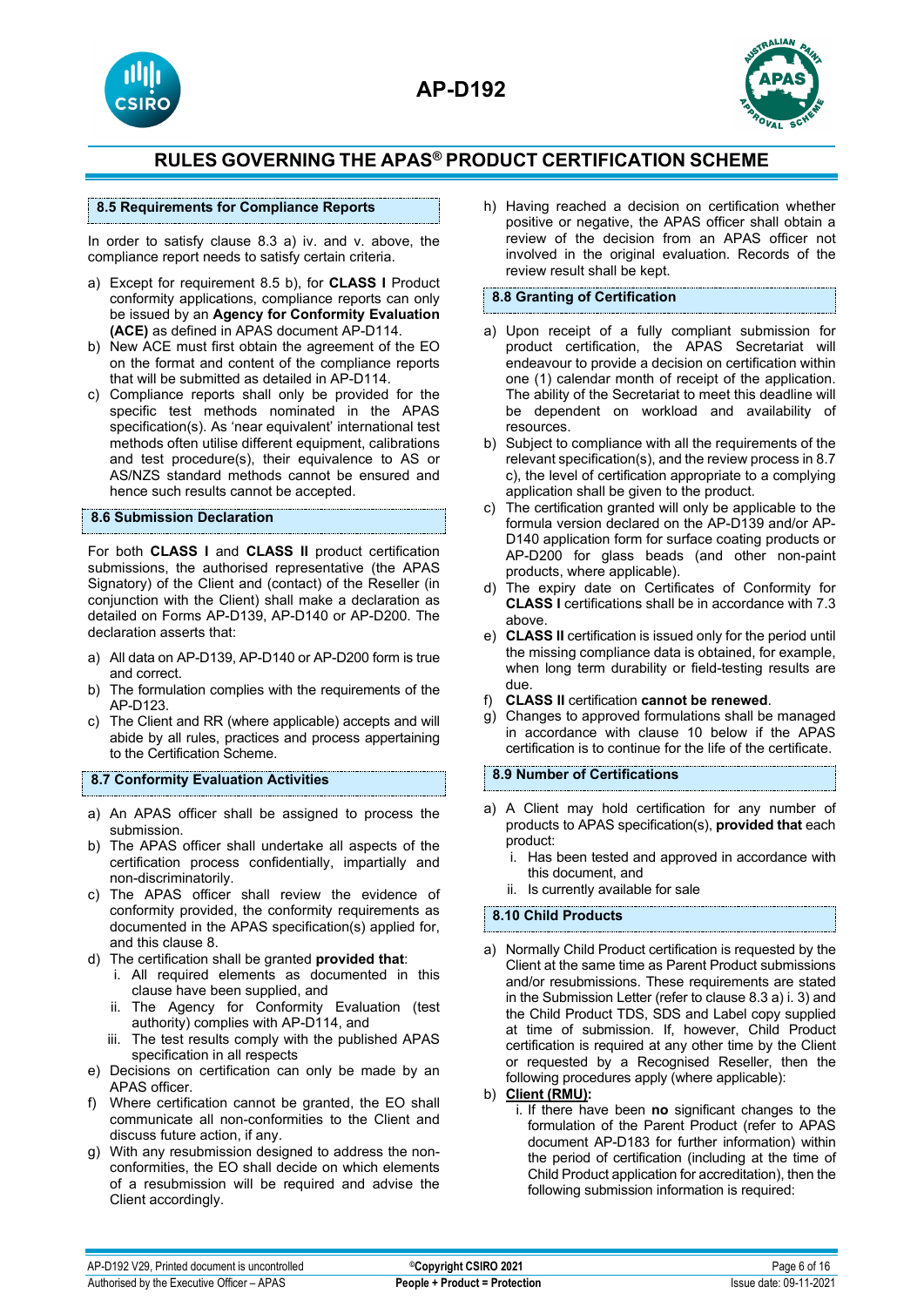



- 1. A letter stating that **no** significant formulation changes have occurred to the nominated Parent Product, and inclusion of the Child Product Name, Code and Description, and
- 2. A copy of the Child Product TDS, SDS and label (as per the requirements of clause 8.3 a).
- ii.If, however, there have been significant changes to the formulation of the Parent Product within the period of certification (including at the time of Child Product application for accreditation), then clauses 9 and 10 of this document and APAS document AP-D183 must be followed closely. All requirements of clause 8.3 are required for both Parent and Child Products (where applicable).

## c) **Recognised Reseller (RR):**

- i. If there have been **no** significant changes to the formulation of the Parent Product (refer to APAS document AP-D183 for further information) within the period of certification (including at the time of Child Product application for accreditation), then the following submission information is required:
	- 1. A completed "Application Form for Child Product Certification – Reseller" (APAS document AP-D140). This form must be completed in conjunction with the Client (RMU). Only Sections A, D and E are required to be completed, and
	- 2. A copy of the Child Product TDS, SDS and label (as per the requirements of clause 8.3 a).
- ii.If, however, there have been significant changes to the formulation of the Parent Product within the period of certification (including at the time of Child Product application for accreditation), then clauses 9 and 10 of this document and APAS document AP-D183 must be followed closely. All requirements of clause 8.3 are required for both Parent and Child Products (where applicable) including the completion of all sections of APAS document AP-D140.
- d) The Child Product, upon certification, will reflect in its Certificate of Conformity the remaining length of certification of the Parent Product. For example, if the Parent Product certification has five (5) years remaining until expiration, then the Child Product will only have a five (5)-year validity on its Certificate of Conformity.

## **8.11 Toll / Contract Manufactured Products**

- a) Products manufactured by a contracted third-party on behalf of the Client, known as Toll and/or Contract Manufactured products, shall fulfil all requirements of clause 8.3.
- b) This shall be undertaken by the nominated APAS Signatory for the Toll/Contract Manufacturer in conjunction with the APAS Signatory for the Client.
- c) Both Client and Toll/Contract Manufacturer must hold RMU status for this to occur.

## **8.12 Certification of Products produced in more than one Client RMU**

a) There are occasions where Clients certified products are produced in more than one RMU, whether this is their own facilities or an alternative RMU producing the Clients products for them under a Toll/Contract arrangement (effectively becoming a Client RMU). Typically, the product certification is sort for all RMUs that produce the product at the initial time of certification.

- b) If, however, a subsequent RMU is added postcertification of a product, and that RMU also produces said certified product, then this RMU must also prove that this product fulfils all of the requirements of APAS certification.
- c) This additional RMU(s) must supply all of the documentation as per clause 8.3 of this document that is applicable to their site and any differences that exist from the initial certification highlighted and fully explained for review by the APAS EO.
- d) Addition of this RMU to any existing certification will be dependent on the findings of the APAS EO review.

#### **9 RESUBMISSION PROCESS**

There are 2 types of resubmissions: **MAJOR** and **MINOR**.

- a) **MAJOR Resubmissions** are required where:
	- i. **Significant** formulation change(s) have been (or are about to be) made. Significant formulation changes shall immediately trigger a **MAJOR** Resubmission, or
	- ii. The Certificate of Conformity has been expired for more than four (4) months, or
	- iii. Following a performance failure of the product on an actual project or job that has been directly attributable to the product by, for example, a court ruling.
- b) **MINOR Resubmissions** are required where:
	- No significant formulation change(s) have been made since the last submission, and
	- ii. The Certificate of Conformity is about to expire or has been expired for less than four (4) months
	- iii. The Client and/or RR require a Child Product to be certified, subject to compliance to 9 a) and b)
- c) Clause 10 below details **Significant** formulation change controls.
- d) Certificate of Conformity expiry dates shall be in accordance with clause 7.3 above.
- e) The requirements for these resubmissions are as follows:

## **9.1 MAJOR Resubmissions**

- a) Surface coating products **MAJOR** resubmissions complying with 9 a) i. & ii. above shall also comply with all elements of clause 8.3 a) above.
- b) Where APAS agrees through comparison of the new and original AP-D139 and/or AP-D140 formulation details form (where applicable) and all other supplied evidence that the new formulation (or product range where tint bases and ready mixed colours are involved) complies with the specification(s), the certification, shall be continued for a further term as specified in 7.3 above. A new Certificate of Conformity will be issued for the new term of certification.
- c) Non-paint products **MAJOR** resubmissions shall comply with the following elements of 8.3 a) i. - iii., v. xi. inclusive above.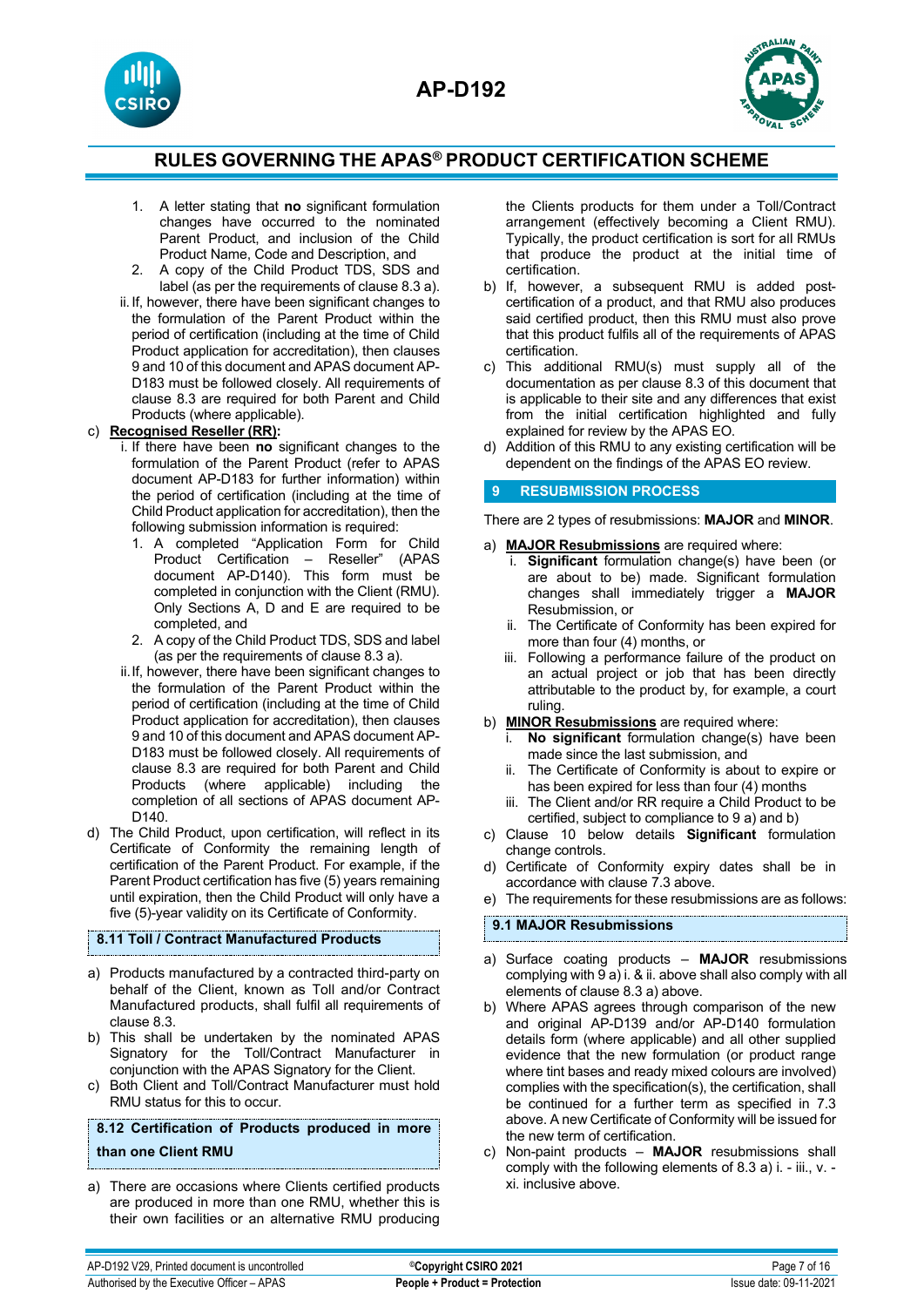





## **9.2 MINOR Resubmissions**

- a) Surface coating products **MINOR** resubmissions complying with 9 b) above shall also comply with clause  $8.3$  a) i.  $-$  ii., vi.  $-$  viii. and x. inclusive.
- b) Where the certified product consists of a white and several tint bases and/or ready mixed colours, 9.2 a) shall apply to the White only. **MINOR** resubmissions for tint bases and/or ready mixed colours are not required.
- c) Where no product testing by APAS has taken place since the last submission, APAS may at times request the provision of a 500 mL sample (Wet Sample) of the product for testing to verify continuing compliance.
- d) Non-Paint Products **MINOR** resubmissions may not be required. This will need to be determined on a case by case basis by the EO.

#### **10 CHANGES TO FORMULATIONS 10.1 General**

- a) From time to time, Clients will find it necessary to change the formulation of a certified product. Examples of reasons why such changes are necessary are:
	- i. Raw material(s) become obsolete or are on the Chemicals of Concern List.
	- ii. Price fluctuations in raw materials.
	- iii. New raw materials providing extra benefits.
- b) Mechanisms for the control of such changes are required in order to maintain the properties of certified products.
- c) Changes to certified formulations are governed by the requirements of APAS document AP-D183.
- d) Any changes to approved formulations of products other than architectural and decorative, for example, light or heavy industrial, pavement marking etc., must be approached with caution due to their higher contingent liability.
- e) For **significant** changes (as defined in APAS document AP-D183) Clients shall notify APAS of the changes and shall make a **MAJOR** re-submission in accordance with the requirements of clause 9.1 above.
- f) For minor changes (as defined in APAS document AP-D183) to certified formulations other than architectural and decorative products, Clients shall make a judgement as to the likely effect on performance properties. Small changes to solvent blends (normally a minor change in architectural products) may significantly affect spray application properties of industrial coatings. The onus is on the Client to assess the significance of these nominally minor changes and, where considered significant, advise APAS of the change and the test results that demonstrate continuing compliance.

#### **10.2 Failure to Notify**

a) Where no significant changes have been made to a formulation, the Certificate of Conformity has expired by more than four (4) months, and the Client has failed to resubmit the product for re-certification, APAS shall advise the Client that either a **MAJOR** submission is now required within thirty (30) days for this product or

APAS needs to be duly notified by the Client that the product no longer requires certification.

- b) In such cases where a significant formulation change has been made without notification, APAS shall advise the Client that a **MAJOR** resubmission is required within thirty (30) days. Failure to do so shall result in the cancellation of the certification for a minimum period of twelve (12) months or at the discretion of the EO.
- c) Reinstatement of certification shall not be dependent on the quality of any data the Client may subsequently provide to support their case for the change. The certification withdrawal measure is invoked to encourage Clients to provide full disclosure of changes when they happen.
- d) Thus, reversion to an earlier formulation is not regarded as grounds for certification reinstatement.
- e) Reinstatement of certification after the twelve (12) month period will be accepted once APAS has verified that the Client has confirmed that the product complies with specification requirements.
- f) Clients are encouraged to provide as much test data as possible to assist APAS in deciding whether to again grant **CLASS I** or **CLASS II** certification (pending receipt of exposure data, if required) or otherwise.
- g) In situations where significant changes have taken place involving exterior products, Clients shall automatically initiate further exposure testing to confirm the performance of the product and these test results would provide the basis for the test results required by the APAS specification.

## **11 SUPPLY AND INSPECTION**

- a) If requested by the Client and/or APAS; for example, for the purpose of retaining a control sample prior to the letting of a contract, or for auditing quality control testing of a product (Wet Sample), the Client shall provide a Certificate of Test (APAS internal document AP-D186) and a Record of Supply (APAS internal document AP-D185) for a previous production batch. A copy of these documents can be obtained from the EO.
- b) The Certificate of Test and Record of Supply shall contain, where applicable:
	- i. The manufacturer's product reference.
	- ii. Batch number or other identification.
	- iii. Date of manufacture
	- iv. APAS specification number(s) and endorsement that the batch had been manufactured to the formula approved by APAS.
	- v. The results of tests specified under the quality control requirements of the specification. If the product was a commercial one supplied to non-Government users, it must include all the other tests (and the results) detailed in the Clients own QC test schedule for the product.
	- vi. A signed declaration that the batch met the quality control requirements of the APAS Specification.
- c) All material supplied to an APAS specification must bear the manufacturer's product reference under which certification was issued.
- d) When requested by APAS, purchasers or auditors, the Client shall supply samples (Wet Samples) for audit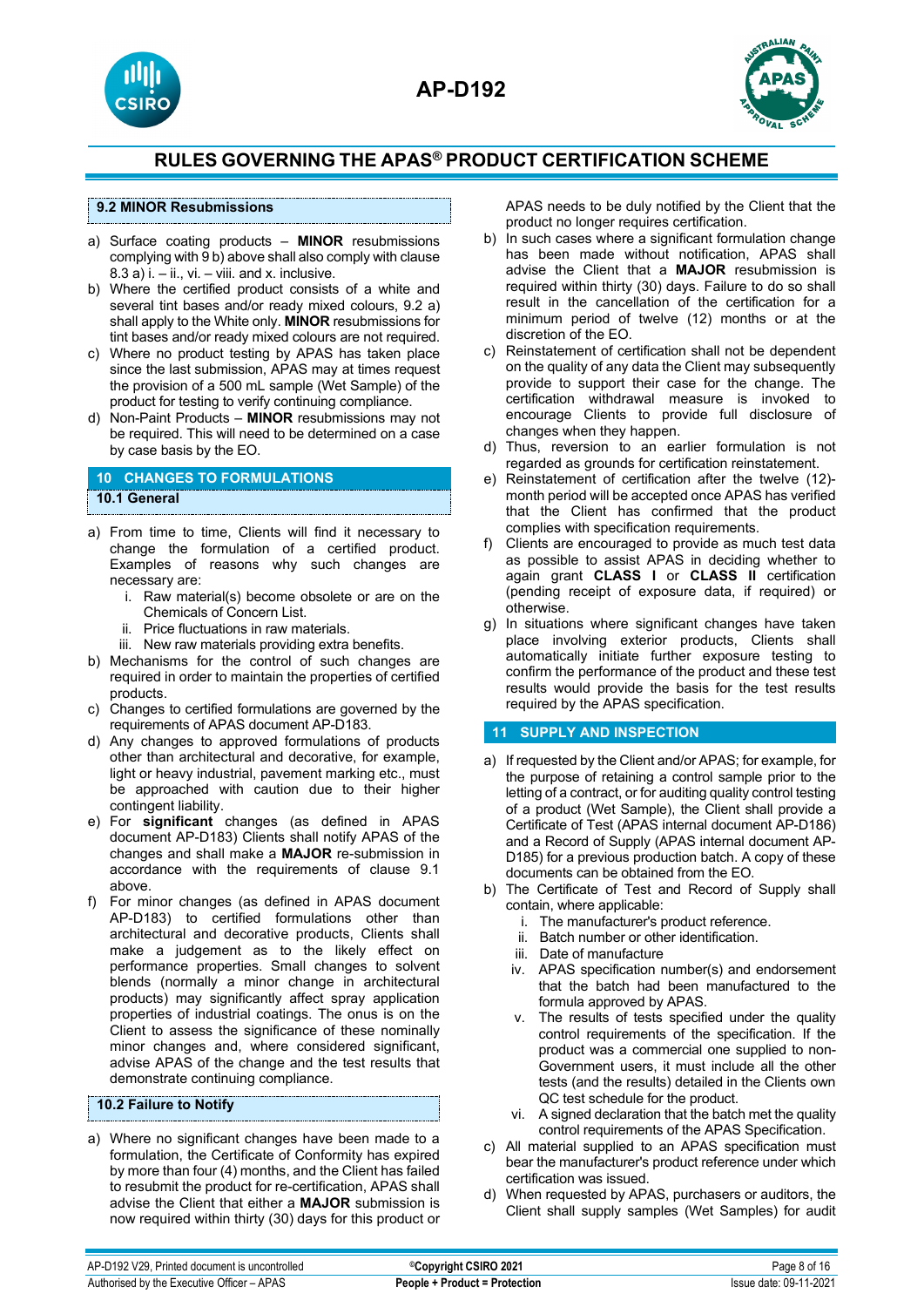





purposes together with QC test results for the batch. A copy of the auditing laboratory's test report should be supplied to the EO.

## **12 OUTDOOR EXPOSURE TESTING**

- a) Where Table 1 of the APAS specification(s) calls for durability testing, it is important that the testing is carried out in exterior conditions (UV radiation, corrosion and precipitation) typically found in the target market area. Hence, it may not be acceptable to APAS for durability data in less severe situations to be used as evidence of compliance to Resistance to Weathering requirements. Contact the EO to see whether the weathering data held is acceptable. By mutual agreement, acceptable site(s) can be determined prior to commencement of tests for resistance to weathering.
- b) In Australia, acceptable exposure sites that undertake commercial work are:
	- i. CSIRO sites as detailed below, and
	- ii. Allunga Exposure Laboratory sites
- c) The CSIRO sites comprise:
	- i. Atmospheric Light Industrial Clayton, Victoria
	- ii. Atmospheric Marine Flinders, Victoria
	- iii. Atmospheric Tropical Darwin, Northern Territory.
- d) The Materials Durability Laboratory of CSIRO can provide quotes for panel preparation and durability testing at these sites, for more information contact:

CSIRO Materials Durability Laboratory Money Arora Tel: +61 3 9545 8774 Email: [money.arora@csiro.au](mailto:money.arora@csiro.au)

- e) There are, in addition, other sites usually belonging to Clients that, although not made available for commercial evaluations, may suffice for the Clients own applications.
- f) Refer also to Notes below and Appendix A clause A3 below.

**Note 3:** Atmospheric exposure specimens shall be exposed in accordance with AS/NZS 1580.457.1 (Category 1).

**Note 4:** Atmospheric approval applications shall be exposed at site(s) consistent with the most severe possible end use, for example, highly corrosive marine sites (Category C5-M: Very High - Marine of AS/NZS 2312) and/or high UV intensity such as northern Australia. Appropriate sites are usually nominated in Table 1 of the specification(s).

**Note 5:** The costs of panel preparation, transport, exposure and reporting shall be borne by the Client.

**Note 6:** Where product certification is being sought by an overseas Client for a product that is only for their local (overseas non-Australian) markets and not to be exported to Australia, sites of equivalent severity for testing shall be agreed upon between APAS and the Client.

#### **13 SUBMISSION OF MANUFACTURER'S COLOUR RANGE (MCR)**

# **13.1 Architectural Coatings**

- a) Where approval is being sought for a complete architectural colour range offering, the requirements of Appendix A below shall also apply.
- b) These requirements are summarised in Appendix E below.

#### **13.2 Other Coatings**

a) Where approval is being sought for a complete protective coatings colour range offering, the requirements of Appendix A and B below shall also apply.

## **14 CERTIFICATION**

#### **14.1 Notification of Certification**

- a) When APAS is satisfied that the submission has been made in accordance with clause 8 above and that all test results indicate compliance with the specification, APAS will advise the Client, in writing, that the product certification, at the appropriate level, has been granted.
- b) A Certificate of Conformity will be issued to the Client and/or RR. The certificate will contain:<br>i. The name of the product(s).<br>ii. The unique APAS database produc
	- The name of the product(s).
	- The unique APAS database product ID number.
	- iii. The Clients reference number (if any).
	- iv. The Parent Product code and description (Client) or Child Product code and description (Client and/or RR).
	- v. The APAS specification number(s) against which certification is granted.
	- vi. A unique Certificate Number.
	- vii. An Expiry Date.
- c) Both **CLASS I** and **CLASS II** conformity certificates shall have said wording imprinted on the certificate with either of the following applicable statements (or words similar to):
	- i. **CLASS I:** "Product(s) has been manufactured in stated RMU(s), fully tested and found to comply with<br>all requirements of the relevant APAS requirements of the relevant APAS specification(s)".
	- ii. **CLASS II:** "Product(s) has been manufactured in stated RMU(s), tested to all requirements of the relevant APAS specification(s) and given provisional product(s) approval pending results of<br>long-term testing due DD/MM/YYY". testing due DD/MM/YYY". The expiry date for **CLASS II** certifications shall be the earliest date by which time the outstanding evidence, for example, long term durability or fieldtesting results, can be expected.
- d) **CLASS II** certificates shall **not** be renewed.
- e) Upon conversion of a **CLASS II** certification to **CLASS I** certification, a new certificate shall be issued with expiry date in accordance with 7.3 above.

## **14.2 Publication of Certification**

a) Having been certified as conforming to requirements, the product is added to the APAS List of Certified Products (the List).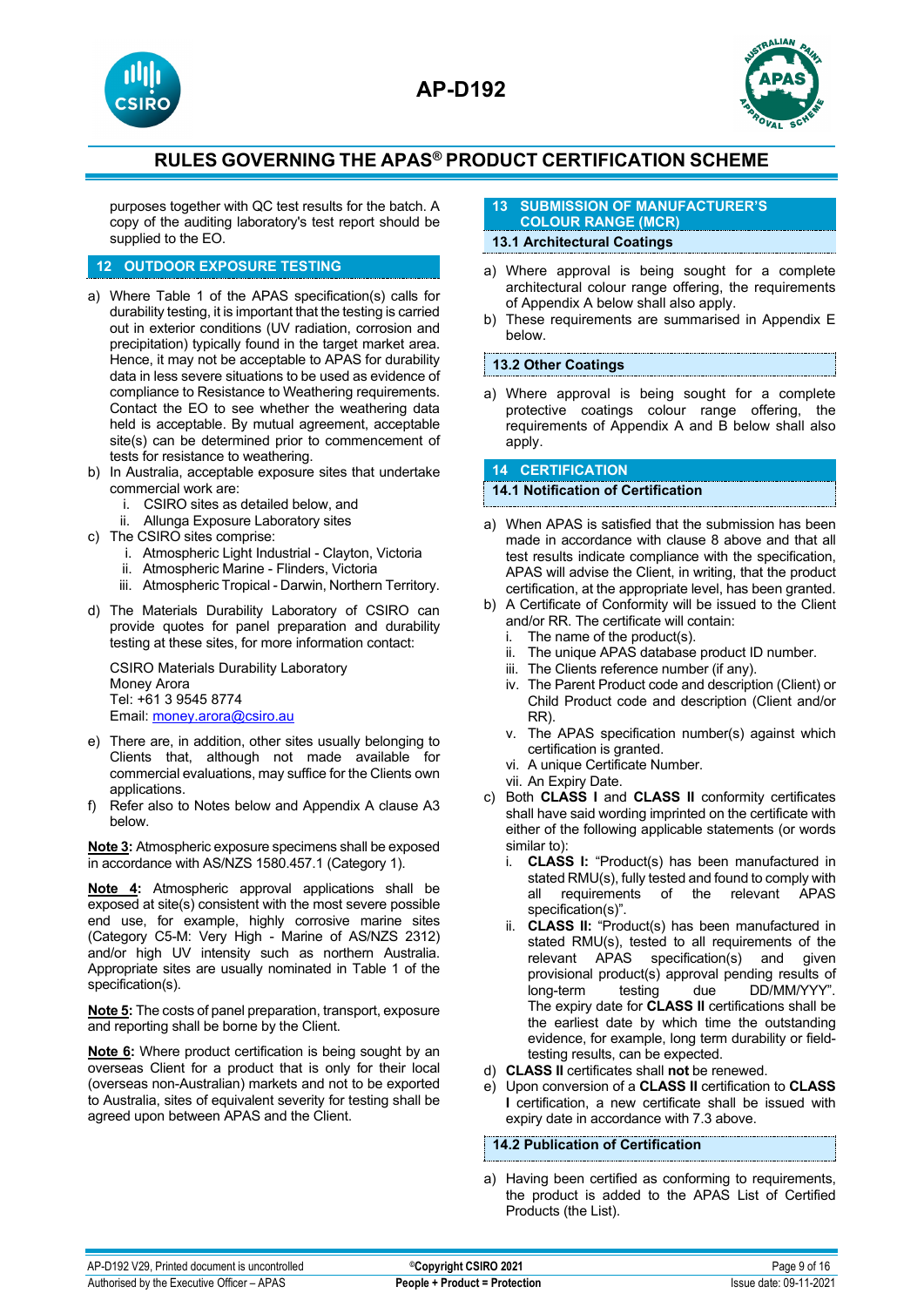



- b) Historically, the List was published annually and was available free of charge to Members (from CSIRO-APAS only) as well as being available to be purchased. Clients would review their Certified Products on the List and give approval prior to publication.
- c) As of June 2021, the List of Approved Products is no longer supplied annually as is accessible online in both searchable and downloadable forms free of change to<br>all Clients and members of the public all Clients and members of the public <https://vs.csiro.au/apas/list-of-certified-products/>

#### **14.3 Indication of Certification**

- a) The Client is encouraged to supply APAS certified products to the general market and is encouraged to indicate on the container that the product complies with APAS requirements.
- b) On-label indication of conformity is recommended to facilitate the identification by site inspectors of the products with the required certification being used on the job.
- c) Only products with **CLASS I** product certification can have their certification indicated on the product label. Such indication shall comply with the requirements detailed in APAS document AP-D197.
- d) Acceptable alternative means of indicating conformity to APAS specifications are:
	- i. Printing on the label of only the APAS specification number(s) against which conformity has been granted, for example **APAS 0260/3**.
	- ii. Printing on the label a cross-reference to a webbased listing of product conformity. The wording to be used on the label shall have prior approval of the EO and typically shall be identical or like the following:

*"This product complies with all the requirements of an APAS Product Specification XXXX. Refer to the APAS Specification list on the [company] website for full details."*

## **14.4 Withdrawal of Certification**

a) The EO may withdraw certification for any product at any time in accordance with clause 15 below.

## **15 PROCESS FAILURES**

- a) The failure of a Clients and/or RRs process(es) to comply with APAS rules arise from one or more of the following situations:
	- i. The Client fails to notify the Certification Body of a Significant Formulation Change (refer to clause 9, 10 and 11 above).
	- ii. The Client and/or RR fails to act on Audit Nonconformances to the satisfaction of the EO.
	- iii. Loss of RMU status. If the RMU status is lost, the RR automatically loses Reseller status. Similarly, if a Toll/Contract Manufacturer RMU status is lost, the Client automatically loses RMU status for products made by the Toll/Contract Manufacturer.
	- iv. Failure to renew a product certification certificate within four (4) months of its expiry.
- v. There has been a significant and prolonged breakdown in the Clients technical and quality control over the approved product.
- vi. The original submission did not comply with the requirements of clause 8 above.
- vii. The Client and/or RR uses its Product Certification to bring the Certification Body into disrepute.
- viii. The Client and/or RR does not provide copies of its product certifications in their entirety or as specified in the Certification Scheme.
- ix. The Client and/or RR does not comply to the requirements of the Certification Body and/or Certification Scheme in relation to communication media, such as technical documents (TDS, SDS), brochures, and in advertising.
- x. The Client and/or RR makes misleading or unauthorised statements regarding the products certification.
- xi. The Client and/or RR makes claims inconsistent with the Scope of Certification.
- xii. The Client and/or RR does not comply with the use of the marks of conformity and on information related to the product.
- xiii. The Client and/or RR and/or APAS receives a significant number of complaints lodged in writing regarding the performance of the approved product.
- xiv. The Client and/or RR fails to keep adequate records regarding all complaints made to its compliance with certification requirements (including product requirements) and fails to make these records available to the certification body, when requested.
- xv. The Client and/or RR fails to take appropriate action with respect to such product complaints and any deficiencies found in products that affect compliance and the requirements of certification and fails to document these actions.
- xvi. Failure to achieve Proficiency Testing (PT) results (APAS document AP-D177) within the industry standard deviation at two (2) consecutive PT programs.
- xvii. Failure to adequately address PT nonconformances to the satisfaction of the EO.
- b) Where one or more of the above can be shown to have occurred, the EO shall attempt to resolve the process failures with the Client and/or RR.
- c) Where attempts to resolve the process failures have failed, the EO shall withdraw certification for the product(s).
- d) Withdrawal of certification shall be notified immediately to all recipients of the APAS electronic List of Certified Products (the List). Notification shall be via the completion of the APAS form AP-D195. A copy of the form shall also be forwarded to the ATAP.
- Reinstatement of certification shall be at the discretion of the EO.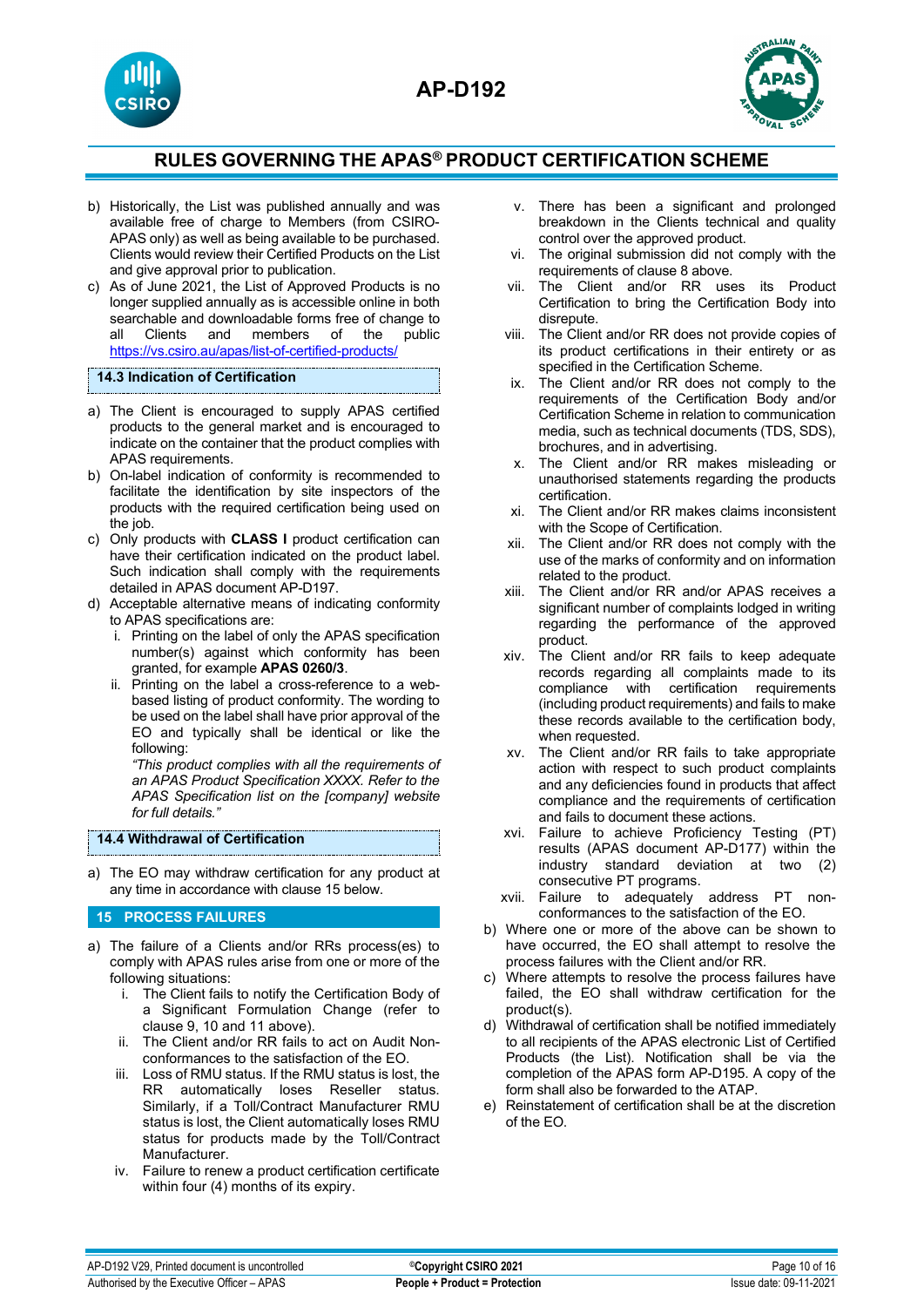



## **16 APPENDIX A**

#### **Architectural Coatings Manufacturer's Colour Range (MCR) Certification**

- a) Some manufacturers use a system of tinting bases and machine colourants or tinters to achieve a wide range of colours.
- b) As APAS product certification are only for those applied for, in order to limit the number of samples required for MCR certification, the following guidelines are established:

## **A1. General Testing**

- a) All tests nominated in Table 1 of the relevant specification(s), shall be conducted on the **White** product.
- b) For each **tint base** in the MCR offer, a colour complying with Table A1 below, shall be subjected to the following tests as defined in Table 1 of the relevant specification(s) and the results shall be reported:
	- i. Application Properties
	- ii. Opacity or Covering Power
	- iii. Gloss
- c) One **ready mixed colour** shall be subjected to the following tests as defined in Table 1 of the relevant specification(s) and the results shall be reported:
	- i. Application Properties
	- ii. Opacity or Covering Power
	- iii. Gloss

## **A2. Deviations**

- a) It is the responsibility of the Client to know, in general terms, the likely critical characteristics of their colour offer, such as the opacity, durability and colour uniformity. Information regarding how these colours are to be treated to achieve an acceptable result, must be made available either at point-of-sale or in other marketing brochures.
- b) This information shall consist of advice on how to achieve the best result. For example, with colours based on red, yellow or orange tinters, the use of a tinted undercoat to achieve complete obliteration may be required.

#### **A3. Durability Testing**

- a) Where the relevant specification(s) calls for durability testing, the following guidelines shall apply:
	- i. Where the colourant system is one with **less than twelve (12) months history** of commercial use in the region applied for, the exposure program shall incorporate every colourant in every tint base with a maximum of four (4) colourants per base. Hence, if the colourant range has sixteen (16) colourants, four (4) colours each with four (4) individual colourants in them, shall be selected for each tint base.
	- ii. Where the colourant system is **not new** in the region, the durability testing for MCR certification shall be conducted on the following products:

| TiO <sub>2</sub> Content (g/L)   | Colour                                       |  |  |
|----------------------------------|----------------------------------------------|--|--|
| > 200                            | White                                        |  |  |
| 180 - 250<br>Light Tone Base     | Pastel blue                                  |  |  |
| 120 - 190<br>Deep Tone Base      | Mid green                                    |  |  |
| $80 - 130$<br><b>Accent Base</b> | Deep green                                   |  |  |
| ~< 90<br>Ultra Deep Base         | Dark grey                                    |  |  |
|                                  |                                              |  |  |
| <b>Clear or Neutral Base</b>     | Not specified                                |  |  |
| <b>Coloured Base</b>             | Not specified,<br>but one colour<br>per base |  |  |

 **Table A1**

- iii. Atmospheric durability data for architectural products may be obtained using the Clients own durability testing station or an equivalent commercial facility such as CSIRO or Allunga.
- b) Where special conditions may apply, for example geothermal areas of New Zealand, or Severe Marine, the Client shall supply additional durability data pertinent to that condition.
- c) Any durability requirements specified in Table 1 of an APAS specification shall apply to every exposure site used.

## **A4. Components of the Submission**

- a) A submission for MCR Product certification shall comply with the following requirements, as summarised in Appendix E:
	- i. The White product shall comply with all elements of 8.1, 8.2 & 8.3 a) above.
	- ii. Each **tint base** shall comply with 8.3 a) i. v and x. inclusive (chosen colour to comply with Table A1 above). The test report need only demonstrate compliance with clause A1 b) above.
	- iii. One **ready mixed colour** example of the available range shall be submitted and shall comply with 8.3 a) i.  $-$  v and x. The test report need only demonstrate compliance with clause A1 c) above.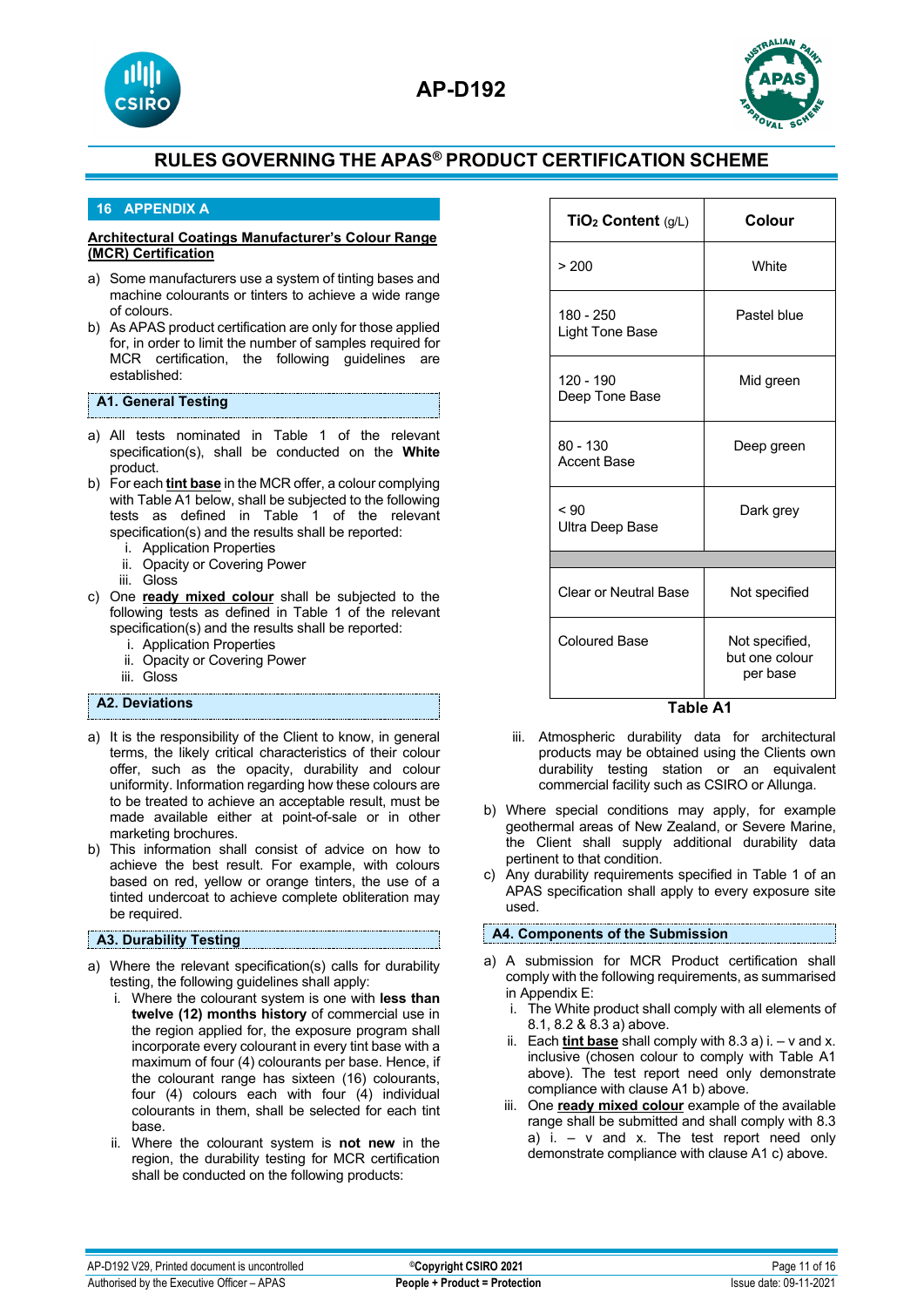



## **17 APPENDIX B**

#### **Guidelines for Certification of Heavy-Duty Industrial Coatings Based on Established Case Histories**

## **B1. General**

- a) Where an APAS heavy-duty industrial coating (protective coating) specification calls for long term test results, for example, six (6) years of natural weathering, earlier certification can be given provided that:
	- i. The level of certification is no higher than **CLASS II**, and
	- ii. Evidence of satisfactory performance in an actual field situation (the case study) can be provided for a period **not less than 75%** of the specification durability requirement.
- b) The following are guidelines to Clients and RRs intending to submit heavy-duty industrial coating (protective coating) products for certification to an APAS specification where the durability performance data is not derived from the specification test procedures but rather from established case histories.
- c) The case histories utilised shall be **technical case histories**, not marketing case histories, ensuring that there is a high level of accurate technical information contained in the case history.

#### **B2. Durability Data**

- a) The case history durability data supplied must:
	- i. Be from projects of a similar type to the APAS specification end use, for example, if the APAS specification applies to a tank lining for hydrocarbon storage, then the case histories must also be for hydrocarbon tank linings.
	- ii. Be of a duration **not less than 75%** of the APAS specification nominated durability period.
	- iii. Demonstrate the integrity of the system as defined in the natural weathering requirements in Table 1 of the APAS specification. Note needs to be taken of the specification intended exposure: suffix F, S, P or T as appropriate (or no suffix for atmospheric exposure).
	- iv. Be obtained by a person technically qualified to assess the performance of the coating. In Australia, this refers to a person holding a Coating Inspection Certificate from the Australasian Corrosion Association (ACA) or an approved equivalent.
- b) The formulation of the batch(es) of product relevant to the case history shall be traceable and shall be essentially the same as the formulation for the contemporary product for which certification is sought.
- c) The case history coating system shall have been applied in the same or comparable manner and under the same conditions as specified in the Clients currently published recommendations.
- d) The thickness and sequence of coatings shall be the same as that for which certification is sought.
- e) The case history must be accessible for independent confirmation of performance and supported by appropriate application documentation which shall include method and timing of surface preparation and applications, site thickness measurements, and any

other data which could be relevant to correct appraisal of the data.

- f) The technical case histories shall be submitted to APAS who will decide on their suitability as support evidence for the product certification submission.
- g) If the guidelines of this Appendix are invoked, **CLASS II**  certification shall be conditional upon an exposure series complying with the requirements of the specification, being initiated immediately.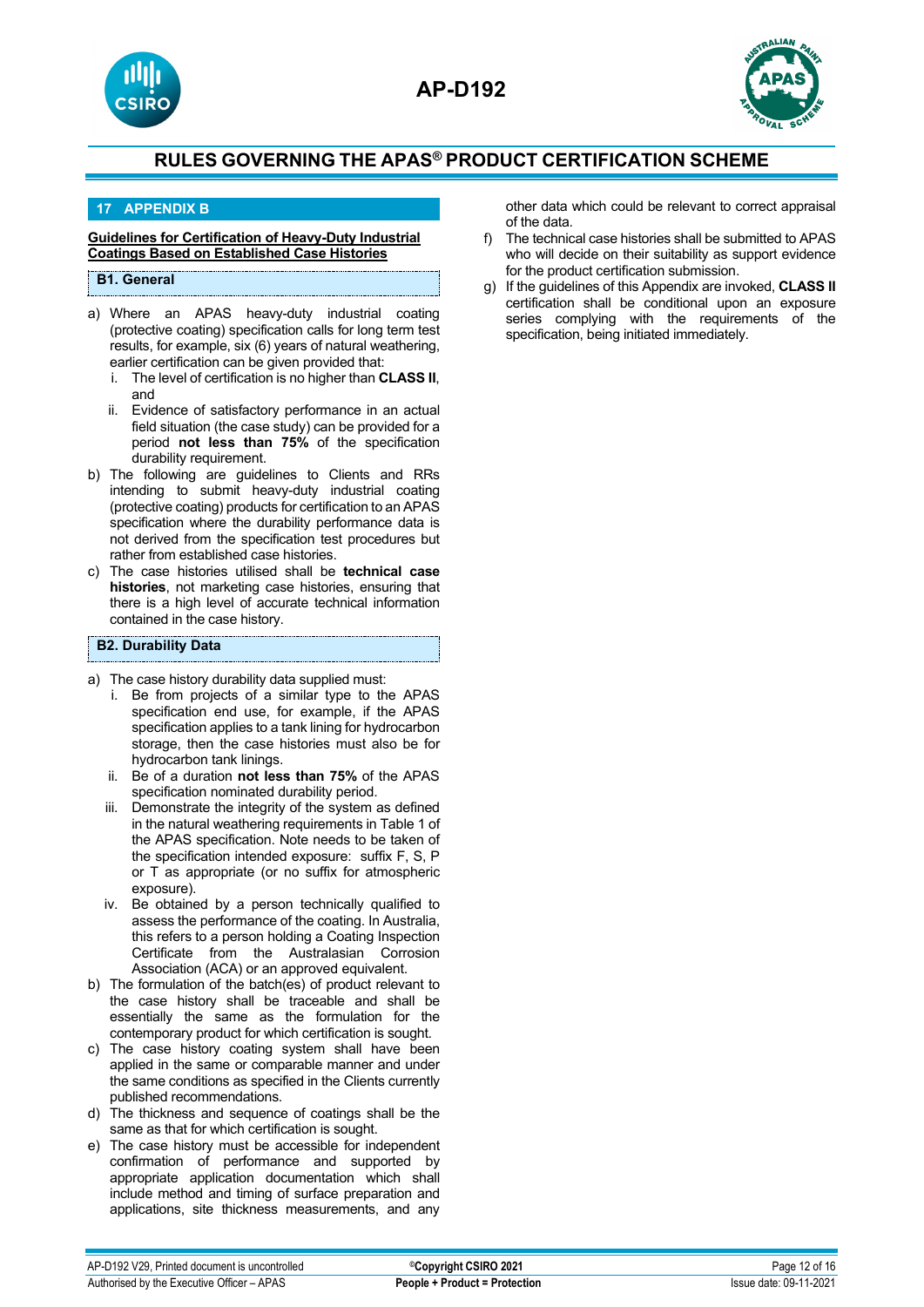



## **18 APPENDIX C**

#### **Guidelines for Certification of Coating Systems where Independent Durability Results for the Complete System Are Not Available**

- a) These guidelines are intended to cover the situation where a Client seeks certification for a heavy-duty industrial coating system where durability results are not available from an independent authority or from satisfactory verifiable case histories but where the proposed coating system is very similar to an approved system or one for which durability results are available.<br>The proposed coating system must be detailed on
	- The proposed coating system must be detailed on the Clients printed data sheet.
	- ii. The substituted component must be of the same generic type, for example, both ethyl silicate zinc primers, and be applied at similar dry film thickness, and shall only involve primer or intermediate coats.
	- iii. The Client shall provide evidence of satisfactory intercoat adhesion for each part of the system as verified by other durability testing.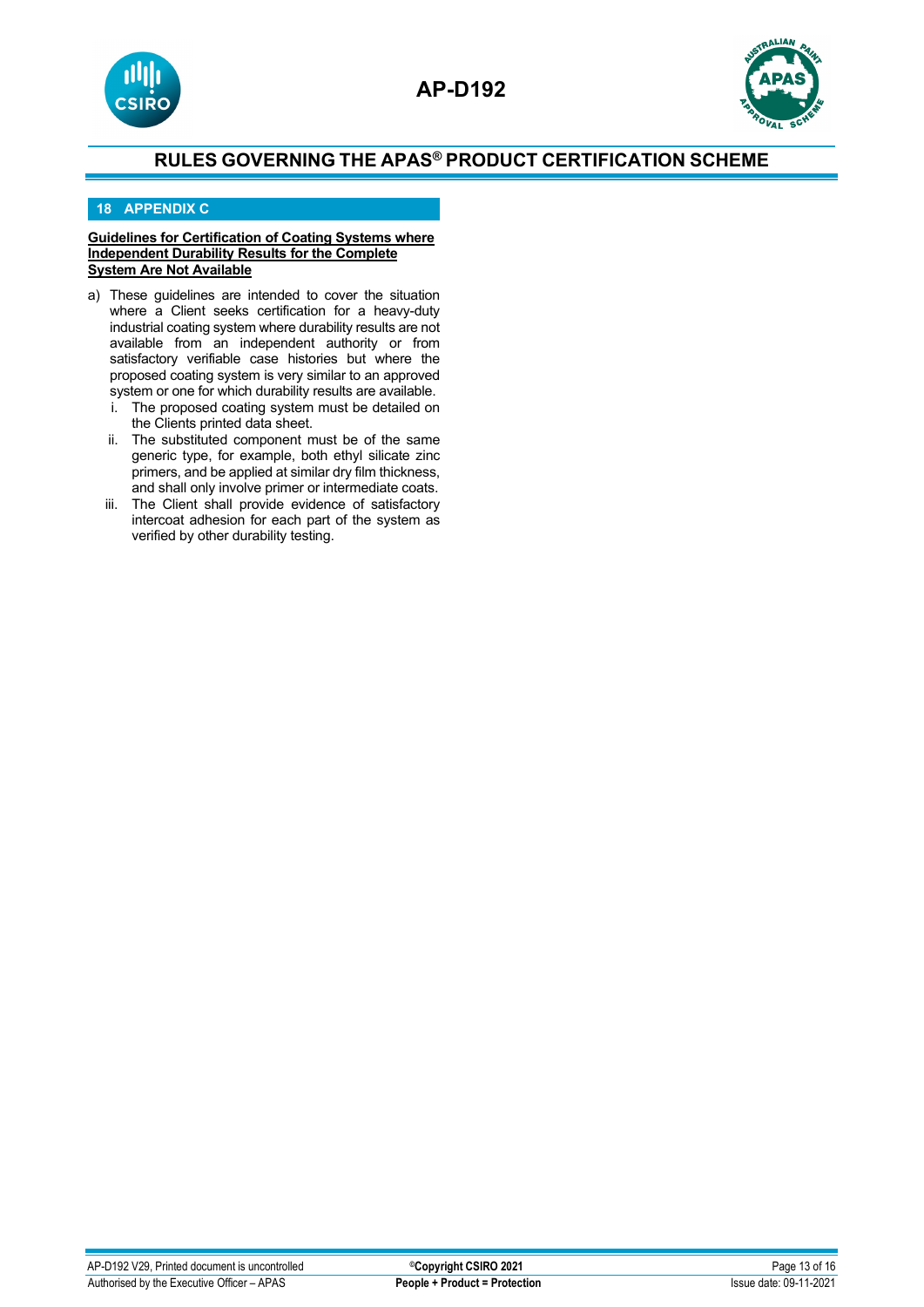





## **19 APPENDIX D**

**Guidelines for Requesting Changes to an Existing APAS Specifications, requestion a New APAS specification and the Specification Approval Process**

#### **D1. Changes to Existing APAS Specifications**

- a) If an APAS Specification has been identified that is not reflecting current industry practices, Australian and/or relevant international standards and/or performancebased requirements, Clients (APAS Signatories) and/or Members can apply, in writing (email or hardcopy), for a specification review.
- b) The written request must:
	- i. Be completed by the applicable APAS Signatory and/or APAS Member.
	- ii. Be on identifiable letterhead paper.
	- iii. Clearly state the name, position, contact telephone, email and physical address details of the person(s) requesting the review.
	- iv. Clearly state the reason(s) for requesting the review.
	- v. Include copies of relevant information and/or website details for all relevant information relating to the specification review request. This can include, but is not limited to, Australian standards, international standards, case histories, published works, Australian industry standards, state authority standards and/or test methods.
	- vi. Supply laboratory and/or field test results (where applicable) to substantiate the review request.
- c) Upon receipt of the review request, the EO will contact the initiator (by email) within two (2) weeks to acknowledge receipt.
- d) The EO will seek a peer review by APAS officers. This will be followed by advising ATAP Members of the review request and seeking their consideration regarding the necessity for overall review and potential depth of change.
- e) If the review request is deemed necessary by ATAP, the request will proceed to a full review, including further ATAP involvement. If it is deemed unnecessary, the initiator will be advised by email of the reasoning behind why the request for review has been denied.
- f) The review period is subject to APAS officer availability and degree of complexity around the review. This timeframe for such may vary from six (6) months to two (2) years and is subject to change according to workload.
- g) All APAS Client's and Members will be advised by email, and published on the APAS website, the results of the specification review, normally in the form of a link to the reviewed document.

## **D2. Requesting a New APAS Specification**

- a) If there is not currently an APAS Specification that meets the requirements of a Client, and an existing specification cannot be reviewed to adequately meet these requirements, then a new APAS specification can be requested to be created.
- b) The request for a new specification can be made by a Client (APAS Signatory) and/or Member, in writing (email or hardcopy).
- c) The written request must:
	- i. Be completed by the applicable APAS Signatory and/or APAS Member.
	- ii. Be on identifiable letterhead paper.
	- iii. Clearly state the name, position, contact telephone, email and physical address details of the person(s) requesting the review.
	- iv. Clearly state the reason(s) for requesting a new APAS specification.
	- v. Include copies of relevant information and/or website details for all relevant information relating to the new specification request. This can include, but is not limited to, Australian standards, international standards, case histories, published works, Australian industry standards, state authority standards and/or test methods.
	- vi. Supply laboratory and/or field test results (where applicable) to substantiate the new specification request.
	- vii. Evidence from applicable industry members, such as an association i.e., SCAA (Surface Coatings Association Australia), as to why this would be a requirement of more than one (1) Client to be able to make its development economically viable.
- d) Upon receipt of the new specification request, the EO will contact the initiator (by email) within two (2) weeks to acknowledge receipt.
- e) The EO will seek a peer review by APAS officers. This will be followed by advising ATAP Members of the new specification request and seeking their consideration regarding the necessity for inclusion and development.
- f) If the request is deemed necessary by ATAP, the request will proceed to a full specification development, including further ATAP involvement. If it is deemed unnecessary, the initiator will be advised by email of the reasoning behind why the request for a new specification has been denied.
- g) The development period is subject to APAS officer availability and degree of complexity around the development. This timeframe for such may vary from six (6) months to two (2) years and is subject to change according to workload.
- h) All APAS Client's and Members will be advised by email, and published on the APAS website, the results of the specification development, normally in the form of a link to the reviewed document.

## **D3. APAS Specification Approval Process**

- a) Upon competition of the draft of an updated or new specification, the following approval process must be followed:
	- 1. Peer review and document updated (if required), followed by
	- 2. ATAP review and document updated (if required), followed by
	- 3. Public Comment responses received, reviewed and document updated (if required), followed by 4. Final Peer review
- b) If at the time of final peer review the document is deemed acceptable to be released, it is then updated on the website accordingly, all RMUs informed of the update / inclusion and industry members advised.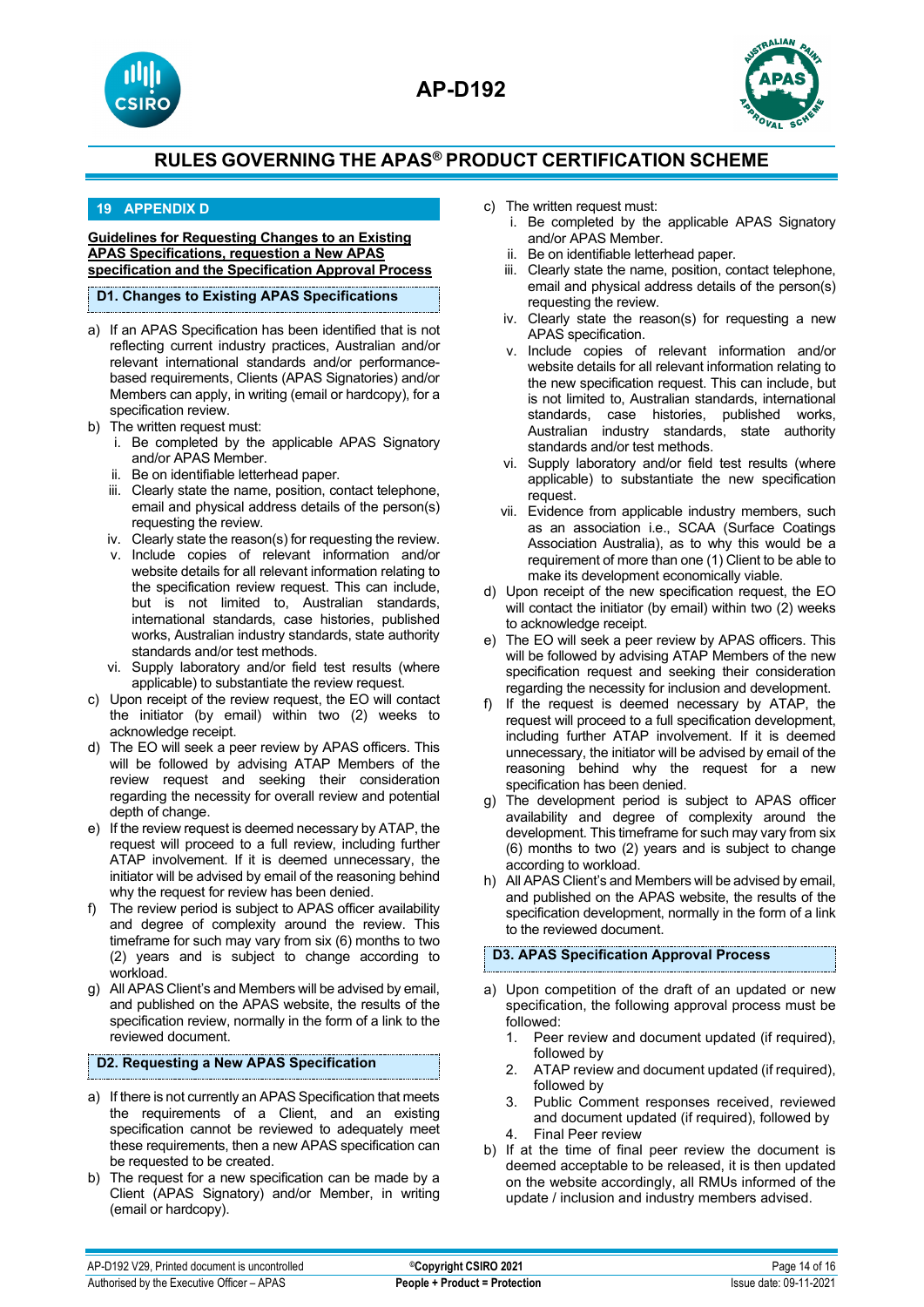



## **20 APPENDIX E**

## **Table E1: Summary of Submission Requirements**

|                                                 | <b>NEW Submission (CLASS I and CLASS II)</b> |                                                                                   |                            | <b>MINOR</b>           | <b>MINOR</b>        |
|-------------------------------------------------|----------------------------------------------|-----------------------------------------------------------------------------------|----------------------------|------------------------|---------------------|
|                                                 | or                                           |                                                                                   |                            | <b>Resubmission</b>    | <b>Resubmission</b> |
|                                                 | <b>MAJOR Resubmission</b>                    |                                                                                   |                            | <b>Surface Coating</b> | <b>Non-Paint</b>    |
| <b>Required Components</b><br>of the Submission |                                              |                                                                                   |                            | <b>Products</b>        | <b>Products</b>     |
|                                                 | White /                                      |                                                                                   | <b>Ready mixed</b>         |                        | Non-Paint           |
|                                                 | <b>Non-Paint</b>                             | <b>Tint Bases</b>                                                                 | color(s) <sup>7</sup>      | <b>White ONLY</b>      | <b>Product</b>      |
|                                                 | <b>Products</b>                              |                                                                                   |                            |                        |                     |
|                                                 | ✓                                            |                                                                                   |                            | $\checkmark$           |                     |
| <b>Submission Covering</b><br>Letter            |                                              | ✓                                                                                 | $\checkmark$               |                        | ✓                   |
|                                                 | 8.3 a) i.                                    | 8.3 a) i.                                                                         | 8.3 a) i.                  | 8.3 a) i.              | 8.3 a) i.           |
|                                                 |                                              |                                                                                   |                            |                        |                     |
| D139 / D140 / D200 Form                         | ✓                                            |                                                                                   | For ONE colour             |                        |                     |
| (where applicable)                              | 8.3 a) ii.                                   | <b>For EACH Base</b><br>8.3 a) ii. & x.                                           | only                       | 8.3 a) ii. & x.        | 8.3 a) ii.          |
|                                                 |                                              |                                                                                   | 8.3 a) ii. & x.            |                        |                     |
| <b>Wet Samples</b>                              |                                              | Required ONLY if APAS specifically requests this (8.3 a) Note 2 and/or Clause 11) |                            |                        |                     |
|                                                 |                                              |                                                                                   |                            |                        |                     |
| <b>Dry Samples</b>                              | ✓                                            | For EACH Base,                                                                    | For ONE colour             |                        |                     |
|                                                 | 8.3 a) iii.                                  | tinted                                                                            | only                       |                        |                     |
|                                                 |                                              | 8.3 a) iii.                                                                       | 8.3 a) iii.                |                        |                     |
|                                                 |                                              |                                                                                   |                            |                        |                     |
| <b>Test Report</b>                              |                                              | Covering                                                                          | Covering                   |                        |                     |
|                                                 | <b>Covering ALL</b>                          | Application,                                                                      | Application,               |                        | Covering            |
|                                                 | <b>Tests</b>                                 | <b>Opacity and Gloss</b><br>ONLY; ONE colour                                      | Opacity and<br>Gloss ONLY; |                        | <b>ALL Tests</b>    |
|                                                 | 8.3a) v.                                     | from each base                                                                    | <b>ONE colour only</b>     |                        | 8.3a) v.            |
|                                                 |                                              | 8.3 a) v.                                                                         | 8.3 a) v.                  |                        |                     |
| <b>Durability Data</b>                          |                                              | ✓                                                                                 |                            |                        |                     |
| (Exterior Products Only)                        | ✓                                            | <b>ONE</b> colour from                                                            |                            |                        |                     |
|                                                 |                                              | each base                                                                         |                            |                        |                     |
| <b>Product Technical Data</b>                   | ✓                                            |                                                                                   |                            | $\checkmark$           | $\checkmark$        |
| Sheet (TDS)                                     |                                              |                                                                                   |                            |                        |                     |
|                                                 | 8.3 a) vi.                                   |                                                                                   |                            | 8.3 a) vi.             | 8.3 a) vi.          |
| <b>Product Label</b>                            | ✓                                            |                                                                                   |                            | ✓                      | $\checkmark$        |
|                                                 | 8.3 a) vii.                                  |                                                                                   |                            | 8.3 a) vii.            | 8.3 a) vii.         |
|                                                 |                                              |                                                                                   |                            |                        |                     |
| Safety Data Sheet (SDS) <sup>8</sup>            | ✓                                            |                                                                                   |                            | ✓                      | ✓                   |
|                                                 | 8.3 a) viii.                                 |                                                                                   |                            | 8.3 a) viii.           | 8.3 a) viii.        |
| QC Schedule                                     | $\checkmark$                                 |                                                                                   |                            |                        | ✓                   |
|                                                 | 8.3 a) ix.                                   |                                                                                   |                            |                        | 8.3 a) ix.          |
| D <sub>182</sub> VOC Form                       | ✓                                            |                                                                                   |                            |                        |                     |
|                                                 | 8.3 a) xi.                                   |                                                                                   |                            |                        |                     |
|                                                 |                                              |                                                                                   |                            |                        |                     |

**NOTE: <sup>7</sup>** Although only one (1) submission is required from the ready-mixed colour range, all ready-mixed colours available for sale should appear on the conformity certificate. Hence, APAS needs to be advised what the ready-mixed colour offering is by inclusion in the covering letter.

**<sup>8</sup>** Where SDSs are readily available from the internet, hardcopies need not be provided. It is sufficient to provide a documented link to the site in the covering letter accompanying the submission / resubmission.

For Australian made products or products destined for sale in Australia, the SDS shall comply with all the requirements of The National Code of Practice for the Preparation of Safety Data Sheets, refer to website:

[https://www.safeworkaustralia.gov.au/sites/default/files/2020-](https://www.safeworkaustralia.gov.au/sites/default/files/2020-09/model_code_of_practice_preparation_of_safety_data_sheets_for_hazardous_chemicals.pdf)

<u>[09/model\\_code\\_of\\_practice\\_preparation\\_of\\_safety\\_data\\_sheets\\_for\\_hazardous\\_chemicals.pdf](https://www.safeworkaustralia.gov.au/sites/default/files/2020-09/model_code_of_practice_preparation_of_safety_data_sheets_for_hazardous_chemicals.pdf)</u>